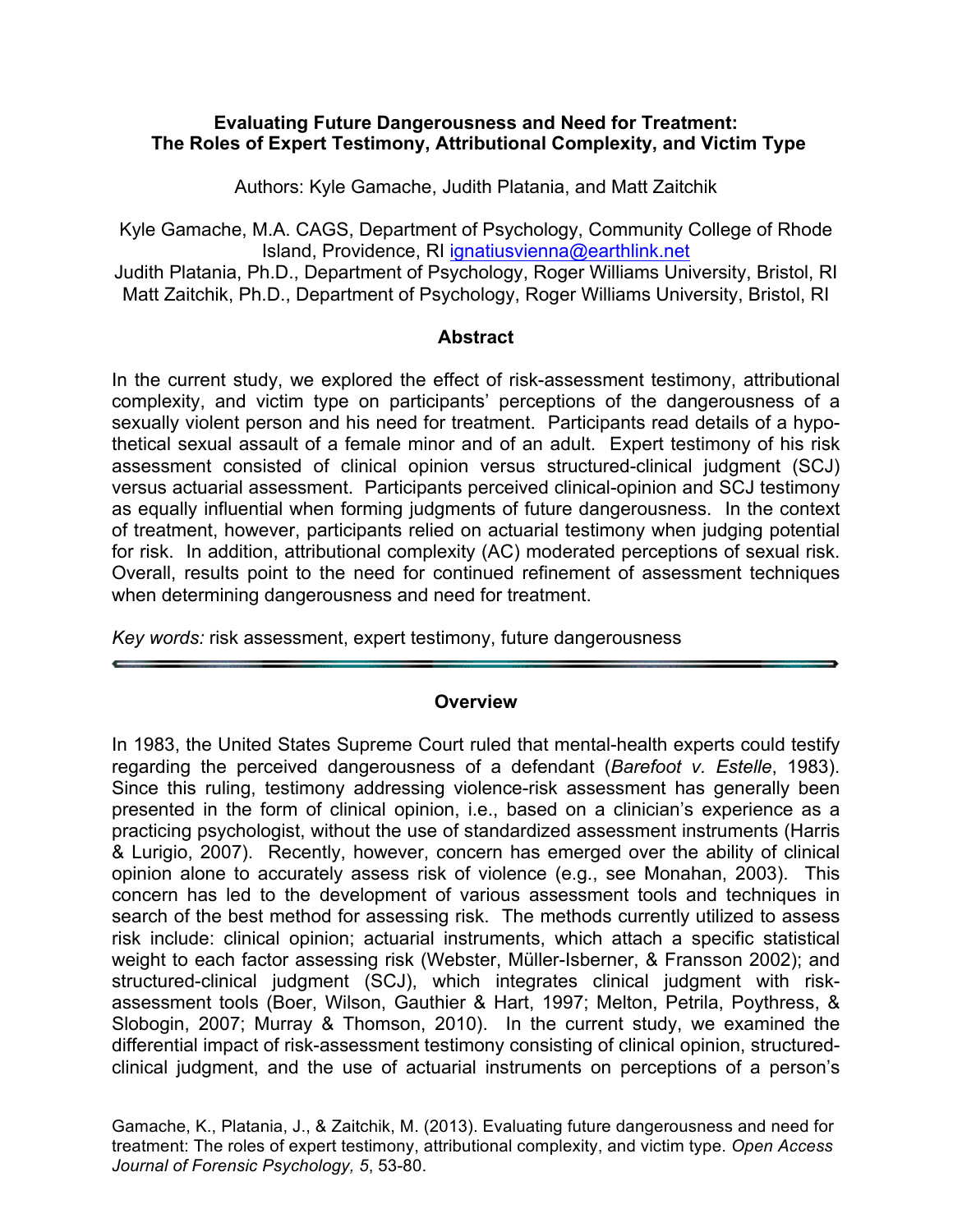need for treatment and future dangerousness<sup>1</sup> in the context of a sexual assault of a female (adult versus minor) victim. In addition, we investigated the role of attributional complexity—the ability to utilize complex attributional schemata—when evaluating expert testimony and case facts (Fletcher, Danilovics, Peterson, & Reeder, 1986). Finally, we explored the role of gender in light of the recent emergence of participant gender as an important variable In "Sexually Violent Person" (SVP) trials (McCabe, Krauss, & Lieberman, 2010; Guy & Edens, 2006).

# **Background**

Over the last fifty years, states have evolved laws specifically directed towards criminals who commit sexual crimes (Becker & Murphy, 1998). These SVP statutes have outlined the framework for a finding of "sexual dangerousness," which allows for the containment of sexual offenders in treatment facilities upon release from prison. These types of laws, as well as those that establish community-warning programs, have been enacted in 20 states (Boccaccini, Murrie, Hawes, Simpler, & Johnson, 2010; Fitch & Hammen, 2002; Gookin, 2007; *In re Young,* 1993). Although each jurisdiction defines "sexually violent" somewhat differently, all SVP laws require the individual to possess both a mental abnormality and the potential of future risk of re-offense (Schwartz, 1999). In many instances, definitions of mental abnormality require the individual to have a diagnosable mental disorder listed in Diagnostic and Statistical Manual of the APA, such as paraphilia, or other disorders that increase likelihood of sexual recidivism (Becker & Murphy, 1998).

Throughout the years, a growing number of cases involving the commitment of SVPs have been challenged, as in the case of Leroy Hendricks (*Kansas v. Hendricks,* 1997). Hendricks had been imprisoned for repeatedly molesting children. When he was scheduled for release, the state of Kansas sought to commit him under the Kansas SVP Act. The Kansas SVP Act allows for the civil commitment of an offender if the presence of a mental abnormality or personality disorder renders it likely the individual would reoffend. Hendricks appealed to the United States Supreme Court, which upheld his confinement. The Court ruled that a sexual offender committed to a treatment facility could be held beyond his sentence without violating his Fifth-Amendment rights. Most states following the Kansas law have identified the following criteria necessary for consideration prior to committing a sexual offender: a history of sexual offending, the presence of a mental abnormality, an inability to control his or her actions and a significant risk for sexual offending in the future (Boccaccini, Murrie, Caperton, & Hawes, 2009).

In 2002, however, the Supreme Court revisited the "mental abnormality" consideration required by the Kansas statute in *Kansas v. Crane*. Specifically, the state of Kansas sought to have Crane placed in a treatment facility even though he did not meet the criteria for mental illness as defined by the State. The Court ruled that the Kansas SVP law could be applied to defendants not experiencing significant impairment or total lack of control over their actions. This ruling allowed a broader application for SVP

 <sup>1</sup> In the current study, the term *future dangerousness* is used synonymously with continued threat.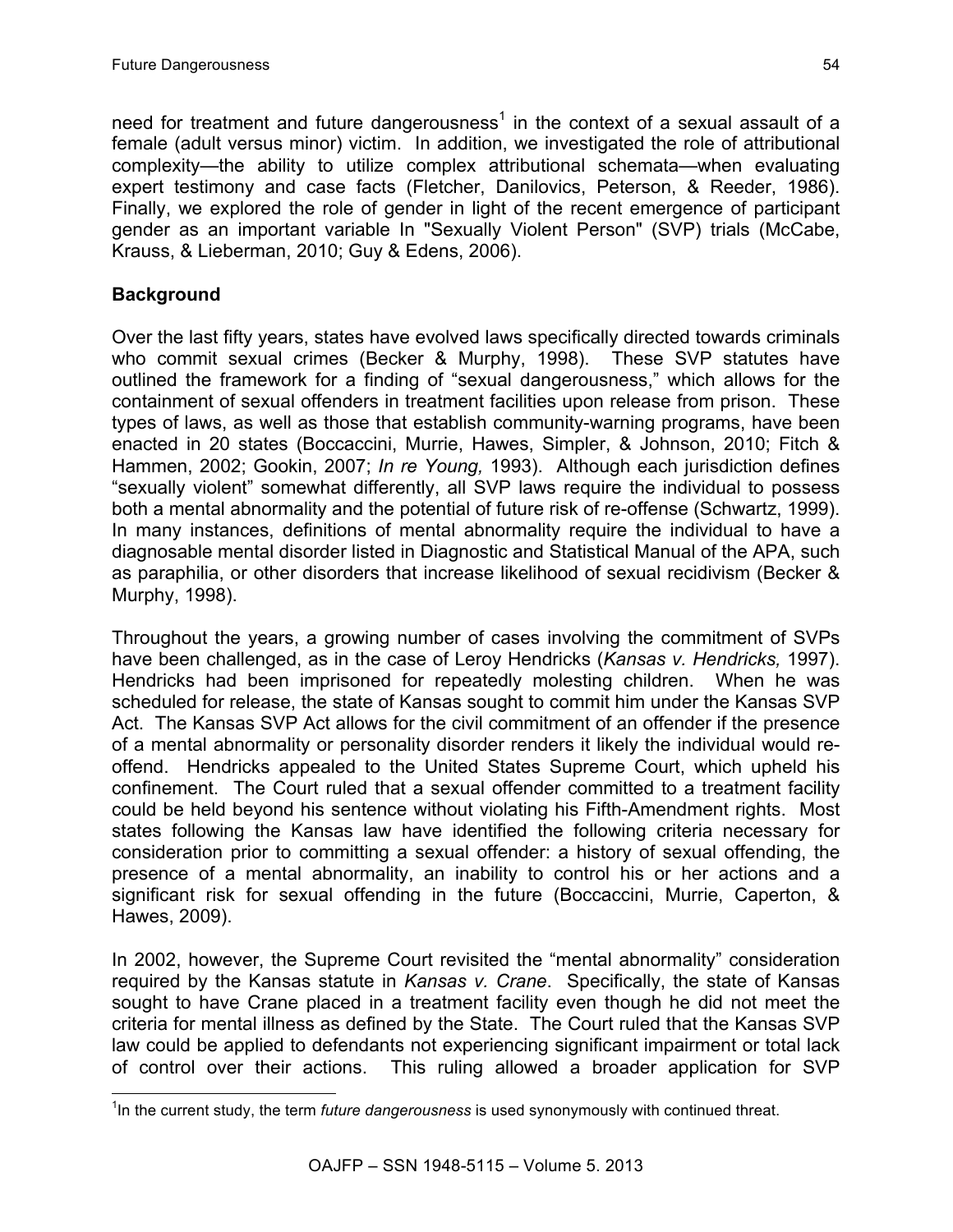commitment than civil-commitment laws with respect to the mentally ill. Currently, 14 of 20 states allowing the involuntary commitment of sexually dangerous persons permit the right to a jury trial to assess the dangerousness of the defendant (Rush & Gransee, 2010). With over 4,500 individuals confined under current commitment laws, there is a high demand for accurate methods to assess dangerousness in sexually violent offenders (Sbraga, 2004).

### **Risk Assessment**

**Dynamic v. Static Factors.** Expert testimony addressing violent and sexual recidivism typically relies on risk factors associated with the offender and the offense. These risk factors are commonly divided into two groups: static and dynamic (Conroy, 2003; Hanson & Bussiere 1998; Hanson & Harris, 2000). Static risk factors are defined as fixed or historical characteristics of an offender, such as offender age, offense history, age at first offense, and victim characteristics. Conversely, dynamic risk factors are identified as characteristics that can change over time, such as anger control methods, substance abuse, and social networks. Dynamic risk factors are divided into two subgroups: stable and acute. Stable factors should remain relatively unchanged, whereas acute dynamic factors can change rapidly. Sex-offender recidivism has been associated with stable dynamic factors such as positive social support, deviant sexual interests, use of alcohol and illegal substances, and victim access (Hanson & Bussiere, 1998; Hanson & Harris, 2000; 2001). Acute dynamic factors include intoxication and sexual arousal. Research addressing the predictive utility of dynamic and static risk factors reveals important yet disparate findings. For example, results of a meta-analysis conducted by Hanson and Bussiere (1998), found that *static* risk factors were the best predictors of long-term recidivism. On the other hand, research finds identifying *dynamic* risk factors most useful in predicting future violence (Conroy, 2003). Research concerning the ability of dynamic factors to predict sexual recidivism reveals inconsistent findings, with some studies demonstrating that dynamic factors are good predictors of sexual recidivism while others find that dynamic risk factors can predict general criminal recidivism but not sexual recidivism (Gendreau, Little, & Goggin, 1996; Hanson & Harris, 2000; Hanson, Scott, & Steffy, 1995; Lindsey, Elliot, & Astell, 2004). Hanson and Harris (2000) found that victim access, anger, and unwillingness to cooperate with individuals in authority/supervisory positions were the most reliable predictors of recidivism. This assessment was made among the acute factors studied by the researchers, explaining, "most of the factors that were stable risk factors were also acute *risk* predictors" (p. 23). Regardless of the label allocated to these factors, assessment of sex-offender recidivism should include both static and dynamic factors.

**Expert Testimony.** Although increasing numbers of clinicians are offering testimony regarding violence-risk assessment, there is considerable debate regarding the accuracy of the various methods used to determine potential for risk (see Murray & Thomson, 2010 for a review). That said, the methods currently utilized to assess risk include: clinical opinion; actuarial instruments, which attach a specific statistical weight to each factor assessing risk; and structured-clinical judgment, which combines the use of assessment tools with clinical judgment (Melton, et al., 2007; Murray & Thomson, 2010;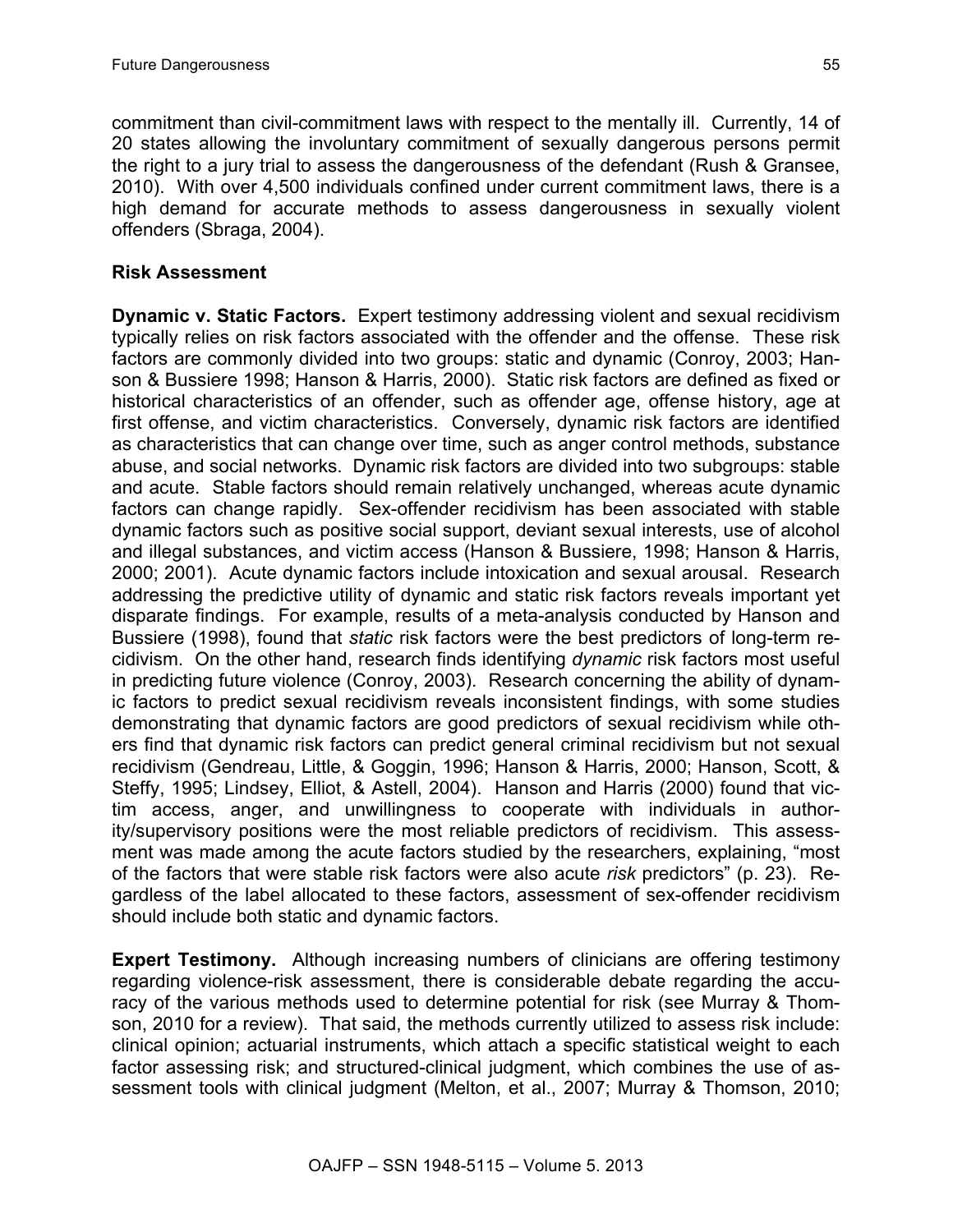Webster, 2002). Each method's strengths and weaknesses have been thoroughly reviewed with respect their ability to assess potential for risk.

*Clinical opinion.* Clinical-opinion testimony, sometimes known as unstructured-clinical judgment/opinion, is the evaluation of an individual without the explicit use of risk factors or other tools. In clinical-opinion testimony, the determination of a defendant's dangerousness is made at the discretion of the expert (Dempster, 2003; Hanson, 1998). According to research (Elbogen & Huss, 2000), the context in which the evaluation is made may often affect the type of risk factors considered. In terms of the clinical interview, this suggests a reliance on salient cues (e.g., delusions) when assessing risk (Quinsey, 1995). Other researchers have found that clinicians base their recommendations on a history of violence, alcohol use, and level of anger more often than cues (Menzies & Webster, 1995). Supporters of this assessment method contend that its greatest strength is the freedom it allows evaluators, who can tailor each assessment to the individual (Dolan & Doyle, 2000). The clinical-opinion method has been heavily criticized, however, for such factors as ignoring base-rate data, assigning too much power to certain factors while ignoring others, the lack of rules or criteria governing the decision making, susceptibility to attributional errors, poor interrater reliability, and low accuracy and consistency (Dolan & Doyle, 2000; Grove & Meehl, 1996; Grove, Zald, Lebow, Snitz, & Nelson, 2000; Hanson, 2009; Hanson, 2002; Krauss, Lieberman, & Olson, 2004). Others have claimed that clinical opinion is no more accurate than the judgments of intelligent laypersons (Quinsey & Ambtman, 1979).

*Actuarial instruments***.** Actuarial assessment relies on the use of actuarial instruments in predicting future dangerousness (Hanson, 2002). These instruments evaluate an offender on a number of static factors, and are then combined into a total score. The score yields a determination of risk labeled as "low," "moderate," or "high" (Douglas & Skeem, 2005). The guidelines for determining risk are often very specific, offering little clinical interpretation (Yang, Wong, & Coid, 2010). Actuarial instruments have been slated as the most cost-effective manner of risk assessment (Beech, Fisher, & Thornton, 2003). Although actuarial assessments are viewed by some as superior to clinical opinion (Quinsey, Harris, Rice, & Cormier, 1998), there is still a great deal of debate over their use in cases involving SVPs. In fact, predominant criticisms include the inability of actuarial instruments to accurately illustrate a specific individual's amount of risk. Thus, overreliance on actuarial instruments may lead evaluators to ignore other factors of risk and the failure to provide recommendations for treatment objectives (Beech, et al., 2003).

*Structured-clinical judgment.* Structured-clinical-judgment testimony (SCJ), also referred to as guided-professional-judgment (GPJ) testimony, was developed to combine the expertise of clinical professionals with particular aspects of actuarial measures (Lieberman, Krauss, Kyger, & Lehoux, 2007). These judgments are based on empirically derived risk factors as well as clinical opinion regarding the defendant's presentation of these risk factors (Dempster, 2003; Dolan & Doyle, 2000). The Sexual Violence Risk-20-R (SVR-20-R) (Boer, Hart, Kropp, & Webster, 1997) is the most widely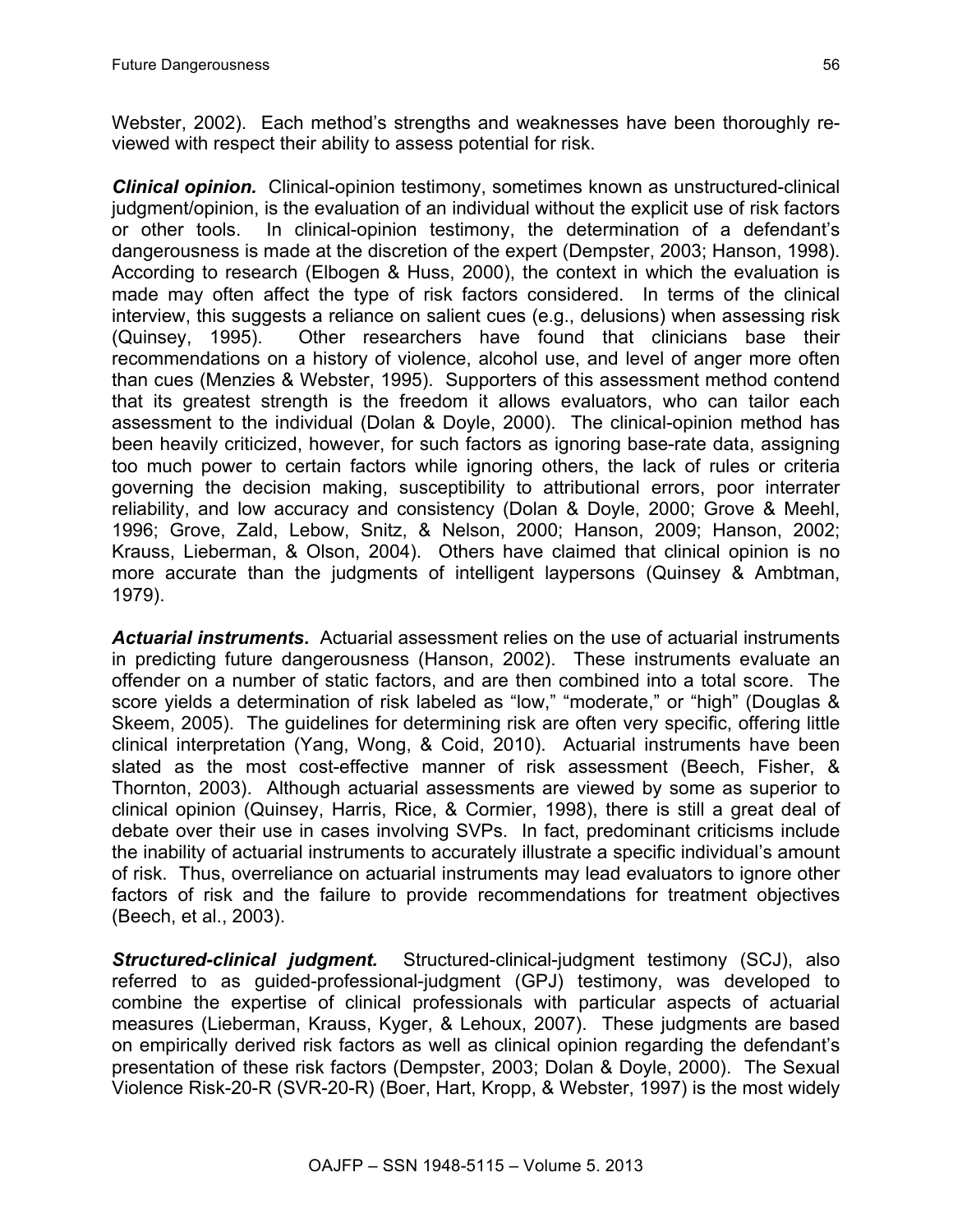used statistical tool utilized in this assessment method. The SVR-20-R measures future risk potential of sexual offenses and has been found to be one of the few predictive measures that not only predict future violence, but also sexual recidivism (Dempster & Hart, 2002). This method allows some freedom in judgment while still adhering to guidelines that aid in accuracy. Following this method, clinicians examine both static and dynamic factors, with emphasis on dynamic factors. Risk factors are evaluated with respect to the individual as opposed to the population of sex offenders (Dempster, 2003; Douglas & Skeem, 2005). Structured-clinical judgment has also been shown to be accurate and reliable (Dempster, 2003). Recent research finds increasing support for the structured-clinical-judgment model in assessing risk of violence (Maden, 2005; Singh, 2008). For example, field data examined on 107 Danish patients five years after discharge from forensic/psychiatric settings indicate that the structured-professionaljudgment model of risk assessment utilizing the Historical-Clinical-Risk Management-20 scale (HCR-20) had the highest predictive accuracy of violent recidivism for future violence compared to utilizing the HCR-20 solely in an actuarial manner (Pedersen, Rasmussen, & Elsass, 2010).

### **Perceptions of Assessment Testimony**

Results of empirical studies investigating the impact of different types of expert testimony assessing risk of violence have demonstrated less clear-cut findings than data obtained in the aforementioned field study. For example, in a recent study investigating the effect of the type of testimony on determinations of future dangerousness, researchers found higher levels of verdict confidence among venirepersons exposed to clinical opinion than among those exposed to actuarial testimony (Krauss, McCabe, & Lieberman, 2011). In addition, contrary to the researchers' predictions, *rational* information processors exposed to clinical testimony reported greater verdict confidence than those exposed to actuarial testimony. *Experiential* processors on the other hand, reported greater verdict confidence after hearing actuarial testimony than those who heard clinical testimony. In an earlier study on a sample of undergraduate students, researchers observed this effect in the predicted direction, however, only after individuals were encouraged to think rationally (Lieberman, et al., 2007). Namely, participant-jurors instructed to think about the case rationally were significantly more influenced by actuarial testimony than by clinical and guided-professional judgment (GPJ) testimony. Alternatively, experiential processors reported higher levels of perceived defendant dangerousness when exposed to clinical testimony. However, this effect was seen only for male participants. It was interesting that, regardless of processing mode, participants did not differentiate between GPJ and clinical testimony on ratings of dangerousness. This study appears to be the first to examine the differential effects of clinical-opinion, actuarial, and structured-clinical judgment testimony on evaluations of SVPs in the context of civil commitment.

Guy and Edens (2003) examined the effect of different types of expert-witness testimony (clinical-opinion testimony versus actuarial-assessment testimony) and the expert's assessment of the defendant (no 'psychopath' label versus the label of 'psychopath') on participants' perceptions of the defendant's dangerousness in a mock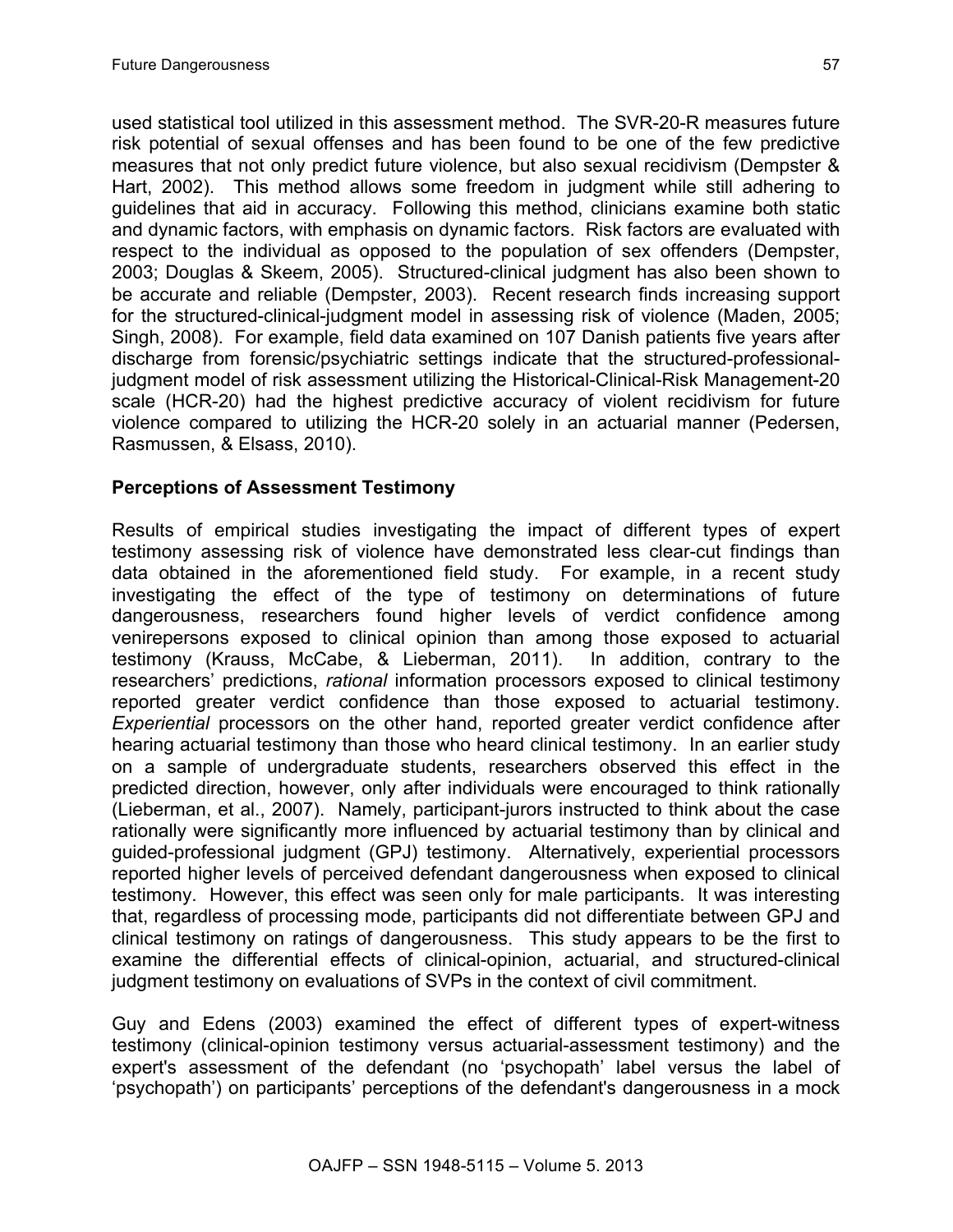SVP commitment hearing. In this study, participants were more likely to believe a defendant would commit future sexual violence if labeled a high-risk psychopath. This effect was more pronounced for females than for males. Namely, females were more likely to favor commitment than males were, particularly when the defendant was described as a psychopath. It is interesting that the researchers did not observe a difference between the clinical and actuarial conditions. This finding differed from a previous study examining differences between clinical and actuarial assessment testimony in the context of a capital trial (Krauss & Sales, 2001). In this study, clinicalopinion testimony was perceived as more accurate and more reliable than actuarial instruments in evaluating future dangerousness. Clinical-opinion testimony was also rated more favorably among participant-jurors than was actuarial-expert testimony. Krauss and colleagues (2010) found notable differences in perceptions of aspects of an SVP trial between a sample of undergraduate students and jury-eligible community members. Community members were more confident in their decision to commit. Commitment decisions for this group were also influenced by clinical-opinion testimony compared to actuarial testimony. Students, on other hand, were influenced more by actuarial testimony than by clinical testimony, which the researchers attributed to the *rational* cognitive processing style of students.

In 2006, Guy and Edens examined the role of victim type in the context of an SVP trial. In two separate sexual-assault scenarios, the researchers manipulated the age of the female victim as being 8 or 10 years old or 20 or 27 years old. In addition, they examined the effect that the type of testimony (clinical opinion versus actuarial testimony) and the presence of the "psychopath" label had on participants' assessment. Results indicated that, regardless of the type of testimony, participants overwhelmingly decided in favor of commitment in the child-victim condition. This finding was consistent for both male and female participants. In light of this finding, the researchers suggest future studies examine other aspects of a sexual-assault scenario (e.g., victim gender, level of seriousness of assault).

# **Attribution and Decision Making**

**Attribution theory.** Attribution theory examines the relation between individuals' thoughts and behaviors and their interpretation of surrounding events (Heider, 1958). Accordingly, attribution theory has offered a new perspective in understanding research in the legal/forensic decision-making context. Specifically, results of studies investigating the role of attribution in this context have increased awareness of the importance of individual difference characteristics in the legal/forensic arena. Early research in this area uncovered a relationship between internal attributions and parole decisions (Carroll, 1978). In this study, the researcher found that parole-board decisions were significantly more influenced by attributions based on the parolee's internal characteristics than by case-specific factors. In a follow-up study, the researcher found that members of a parole board were less likely to grant parole to offenders whose crimes were attributed to internal factors than to external factors (Carroll, 1979). Supporting this finding, Cullen, Clark, Cullen, and Mathers (1985) demonstrated that individuals were more likely to favor rehabilitation over punishment if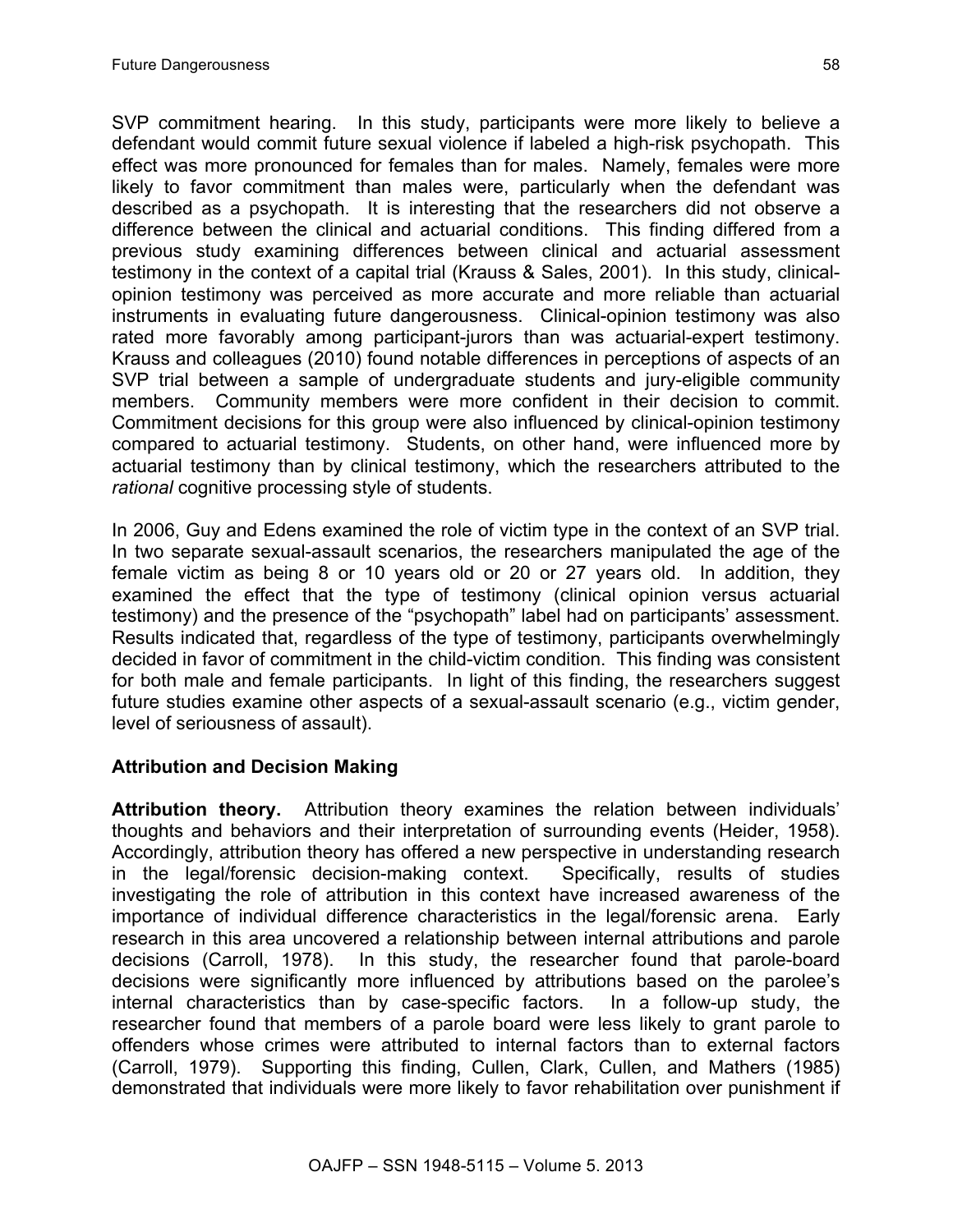an offender's crimes were linked to external factors rather than to internal attributions. In a later study, researchers found a strong relationship among causal attributions, juror attitudes, and sentencing decisions (Carroll, Perkowitz, Lurigio, & Weaver, 1987). Results indicated that participants assigning internal attributions to verdicts of guilt also assigned harsher sentences than did participants allocating external attributions to guilty verdicts. A recent study addressed attribution as a key moderator in understanding decision making in the context of a hate crime (Cramer, Chandler, & Wakeman, 2010). These researchers found a relation between blame attribution and punitiveness in a series of studies addressing perceptions of sexually oriented hate crimes with greater victim blame associated with less punitive punishment for the defendant. When examining mock-jury deliberations in a capital case involving child abuse, Stevenson, Bottoms, and Diamond (2010) found participant-jurors' use of stable attributions to conceptualize the defendant's behavior strongly indicative of pro-prosecution sentiment. Lupfer, Cohen, Bernard, Smalley, and Schipperman (1985) found similar results in the context of a civil trial. In this study, anti-plaintiff bias appeared to be guided by perceptions of negative stereotypes and hostile intentions rather than stable attributions.

**Attributional complexity.** In 1986, researchers conceptualized the construct of attributional complexity (Fletcher, et al., 1986). They reasoned that individuals differ both in their preference for how to explain behavior and in their motivation to do so. These differences are the result of how we respond to and evaluate information as a function of our attributional schemata, with some individuals organizing and interpreting stimuli at a higher, more detailed level than others. To measure this concept of "attributional complexity" Fletcher and colleagues (1986) created the Attributional Complexity Scale (ACS). The 28-item scale assesses attributional complexity across seven factors or constructs:

- level of interest/motivation
- preference for complex rather than simple explanations
- presence of metacognition concerning explanations
- behavior as a function of interaction with others
- tendency to infer abstract/complex internal attributions
- tendency to infer contemporary external attributions
- tendency to infer external causes from past experiences.

The idea is that individuals who are more (less) complex on one "attributional dimension" will be more (less) complex on the other dimensions (p. 876-877).

Research has demonstrated that individual differences in attributional complexity influence judgments and decision-making. For example, high levels of AC have been found to be associated with high levels of perspective taking and empathic concern (Joireman, 2004). Alternatively, low levels of AC have been related to endorsing punitive rather than rehabilitation models as well as perceptions of subtle racism (Reid & Foels, 2010; Tam, Au, & Leung, 2008). In addition, individuals with relatively complex attributional schemata have been found to spend a considerable amount of time reflecting on more cognitively challenging problems rather than on less challenging ones (Fletcher, Rosanowski, Rhodes, & Lange, 1992). High AC individuals also use this reflection time wisely—forming more accurate judgments not only in solving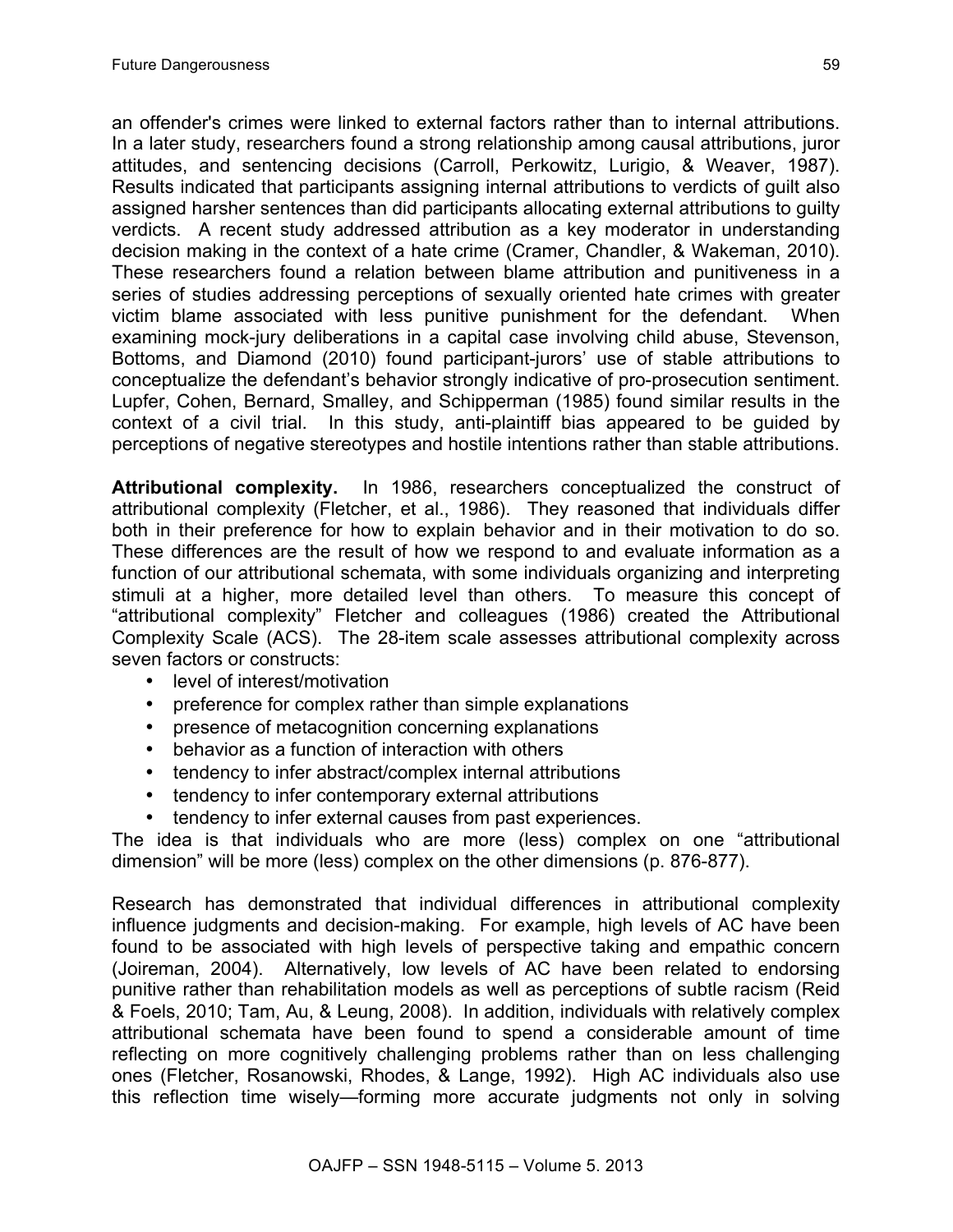complex discrimination tasks but also in accurately determining the personality characteristics of others (Fletcher, Reeder, & Bull, 1990). Finally, attributionally complex individuals are selective regarding the criteria they use to form attributions. They select not only more information but also more useful information in analyzing causal attributions than attributionally simple individuals do (Murphy, 1994).

Attributional complexity has also been shown to influence various aspects of legal decision-making. In the context of a simulated armed robbery, Pope and Meyer (1999) found that attributionally complex jurors were significantly more likely to consider external factors for the defendant's behavior than attributionally simple jurors were. In addition, Pope and Meyer found gender differences with respect to such measures as verdict, confidence, and witness credibility. Compared to females, male participants were significantly more likely to find the defendant guilty, report more confidence in their verdict preference, and view the eyewitness as more credible. It is interesting that these researchers included an attributionally average group in addition to high and low AC groups. While results indicated this group's tendency to interpret the evidence in much the same manner as the high AC group, they appeared to distinguish themselves as a separate group based on the seven subscales of the ACS. In a rather interesting experimental setting, Lassiter and colleagues (2005) examined the moderating effects of AC on susceptibility to camera perspective bias in the context of a videotaped "confession. Although they observed differences<sup>2</sup> in verdict as a function of attributional complexity, attributionally simple and attributionally complex participants did not differ with respect to their assessments of the voluntariness of a confession as measured by camera perspective. The authors account for this finding by suggesting a different type of information processing involved in assessing camera perspective bias compared to verdict determinations. Nonetheless, this study as well as others provides important insights into the moderating effects of attributional complexity in a broad range of legal and clinical circumstances.

# **The Present Study**

Currently, only one study has empirically examined perceptions of the relative efficacy of clinical-opinion, actuarial, and guided-professional judgment (GPJ) expert testimony in the context of future dangerousness and civil commitment (Lieberman, et al., 2007). In that study, researchers found that perceptions of clinical opinion and GPJ testimony generally did not differ. $3$  Considering the importance of determining the most efficient form of expert testimony in civil-commitment hearings of SVPs, more research needs to be conducted in this area. That said, the current study examines the influence of differing types of expert testimony<sup>4</sup> on perceptions of future dangerousness and need for confinement in a SVP civil-commitment hearing in which the defendant is considered a *moderate* risk for recidivism amidst charges of voyeurism, sexual assault, and breaking and entering. In addition, we were interested in the moderating effects of

<sup>&</sup>lt;sup>2</sup> Differences reported by researchers as nearly significant:  $p = .08$  (p. 31).<br><sup>3</sup> Differences were observed as a function of cognitive processing mode (*rational v. experiential*).<br><sup>4</sup> Modeled after Lieberman, et al., ( judgment.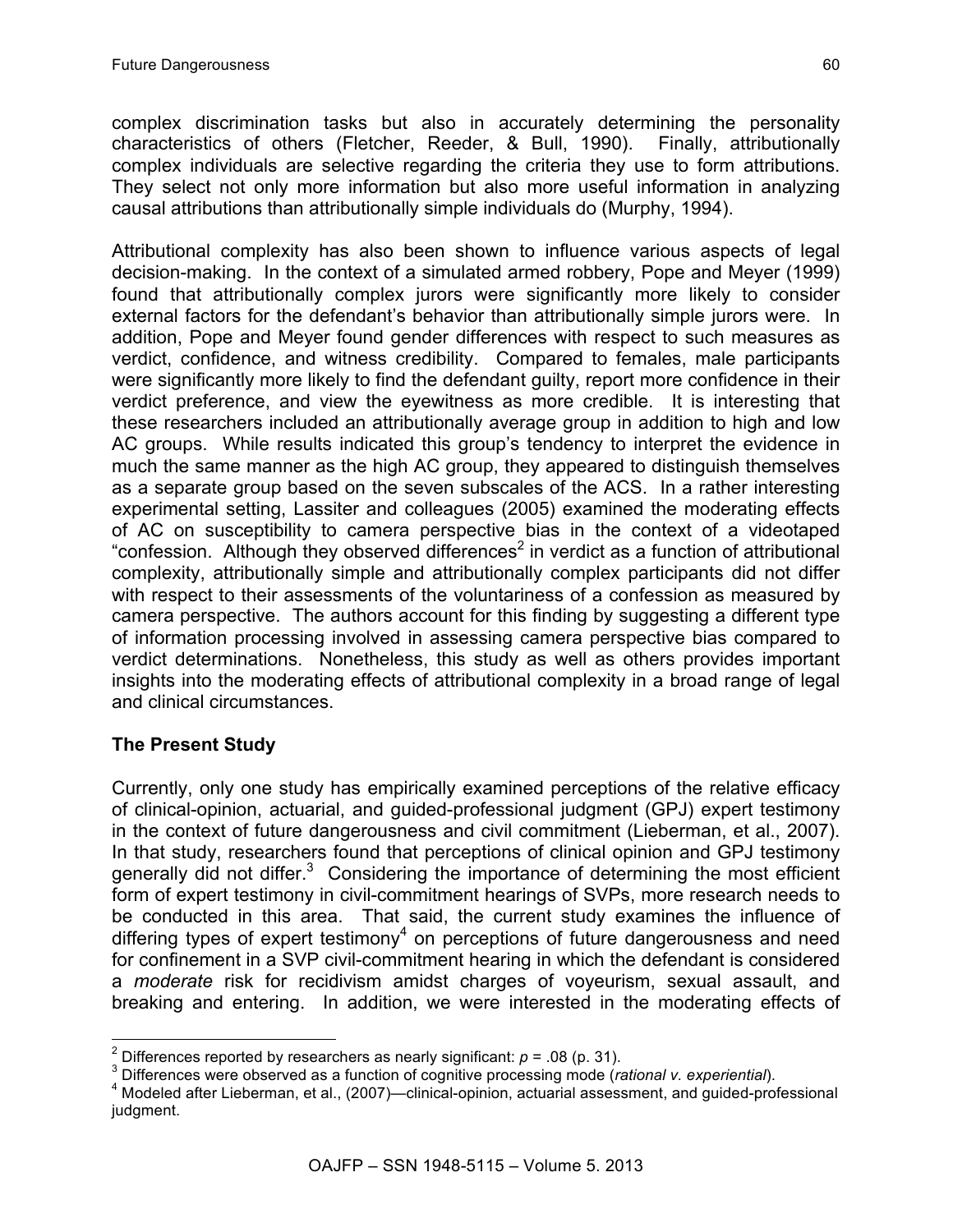attributional complexity on perceptions of risk potential. An empirical examination of the combined effects of different types of expert testimony and attributional complexity in this context has the potential to offer more specific insights into how individual differences in attributional schemata contribute to our understanding of perceptions of SVPs. In view of the research demonstrating that individuals with complex attributional schemata are more efficient information processors than those with relatively simple schemata, we examined how individual differences in AC influenced participants' use of expert testimony when evaluating the defendant as well as case facts. Within this paradigm, we also varied victim type as female adult victim versus minor victim. Previous research examining the role of victim type in the context of a SVP trial found that, regardless of type of testimony, participants overwhelmingly decided in favor of commitment in the child-victim condition (Guy & Edens, 2006). In light of this finding, the researchers suggest that future studies examine other aspects of a sexual-assault scenario (e.g., victim gender, level of seriousness of assault). As a result, we decided to gauge level of seriousness of sexual assault by having the defendant hold the victim (adult and minor) at knifepoint. Finally, we explored the role of participant gender considering the recent emergence of this variable as an important factor in studies examining perceptions of dangerousness (Foels & Reid, 2010; Guy & Edens, 2006; 2003; Lieberman et al., 2007).

Accordingly, in a 2 (Victim Type: Adult v. Minor) x 3 (Expert Testimony: Structured-Clinical Judgment v. Clinical v. Actuarial) between-subjects design, the current study investigated (1) participant-jurors' preference for structured-clinical-judgment testimony over clinical opinion and actuarial testimony when determining need for treatment and future dangerousness in an SVP trial, (2) the moderating effects, if any, of attributional complexity on perceptions of the defendant, (3) the role of victim type in perceptions of the defendant, and (4) whether and to what extent gender differences exist in determinations of need for treatment and future dangerousness.

#### **Method**

# **Participants**

Two hundred forty-five undergraduate students participated as part of a course requirement or for extra credit (88 men, 157 women). Participants were at least 18 years of age, registered voters, and predominantly Caucasian (91%).

# **Materials and Procedure**

*Pre-Trial Materials*. Prior to administering the stimulus materials, participants responded to items assessing basic demographic information (age, gender, class year, ethnicity, and jury eligibility). In addition, they completed the 28-item Attributional Complexity Scale (Fletcher et al., 1986). After completing these items, and prior to reading the expert testimony in the case, participants read one of two 400-word summaries describing events leading to the defendant's arrest. See Appendix for summary of case facts. All participants then read a one-sentence explanation of state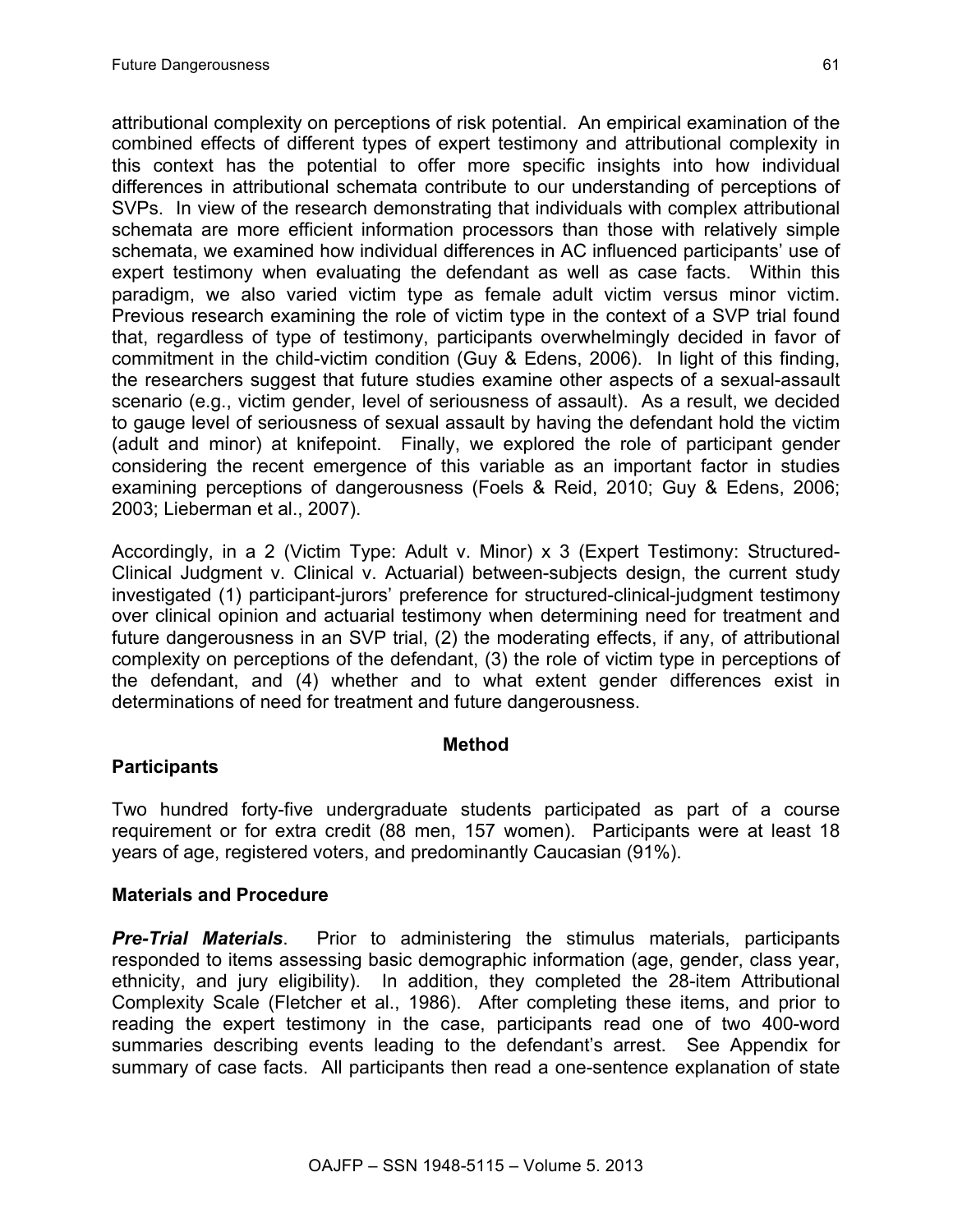law (Massachusetts) allowing for the confinement of sexually dangerous persons beyond their prison terms in a clinical institution.

*Trial Materials*. Participants then read one of three trial transcripts of the direct and cross-examination of expert testimony (clinical opinion v. structured-clinical judgment v. actuarial). The following aspects of the expert testimony remained constant across all experimental scenarios: (1) expert's background, experience, and education, (2) description of the offender as having a "moderate risk" of re-offending, and (3) discussion of the likelihood of the defendant re-offending and being a continuing danger to society.

*Structured-Clinical Judgment (SCJ).* In the structured-clinical-judgment condition, the expert utilized the SVR-20- $R^5$  in characterizing the offender's potential for future risk. The expert identified static factors including relationship problems, employment problems, and factors involving the defendant's crimes. Dynamic factors included interpersonal issues and sexual deviancy. Clinical-risk factors included minimizing the consequences of his actions to the victim, lack of long-term plans, and resistance to treatment, also emphasizing that the presence of these factors increases the likelihood of recidivism. In his testimony, the expert stated that he had reviewed the defendant's criminal and medical records. He also stated that he had held two two-hour interviews with the defendant at the prison

Actuarial. In the actuarial condition, the expert utilized the Static-2002<sup>6</sup> as the foundation for his opinion of the defendant. He described the instrument as a reliable and valid measure assessing recidivism based on risk factors. He indicated the defendant scored "4," earning one point each for the following: conviction for a prior sex offense, non-contact prior sexual offense, breaking and entering during the crime, and assault on an unrelated victim, stating the defendant "has a 26% chance of recidivating in the next five years, increasing to 31% after ten years and 36% after fifteen years."

**Clinical Opinion.** In the clinical-opinion condition, the expert relied on a series of interviews with the defendant. The interviews consisted of discussion of the defendant's social history, the events of the crimes, and his thoughts and feelings. He discussed the defendant's deviant sexual fantasies and attachments, stating that he specifically received and acted upon sexual thrills from stalking unsuspecting women. The expert

<sup>&</sup>lt;sup>5</sup> The SVR-20-R consists of a checklist of twenty items categorized as: psychosocial adjustment, sexual offenses and future plans. Each item is assessed on a 3-point scale from 0 to 2 (Boer, et al, 1997).<br><sup>6</sup> The Static-2002 actuarial instrument (Hanson & Thornton, 2003) has recently replaced the widely

accepted Static-99 (Hanson & Thornton, 1999). The goal of the revised scale was to develop a reliable assessment of risk in predicting sexual recidivism. The variables chosen for the scale were a function of factors associated with sex-offense recidivism presented in research findings (e.g., Hanson & Bussière, 1998). The 13 items represent the following five categories: age at release, sex offense history, deviant sexual interests, availability of victims, general criminality with higher scores indicative of greater risk. Research with the Static-2002 has demonstrated moderate to high accuracy with respect to its predictive ability (Hanson & Morton-Bourgon, 2009). Research has also reported moderate-to-high interrater reliability (Langton, Barbaree, Hansen, Harkins, & Peacock, 2007).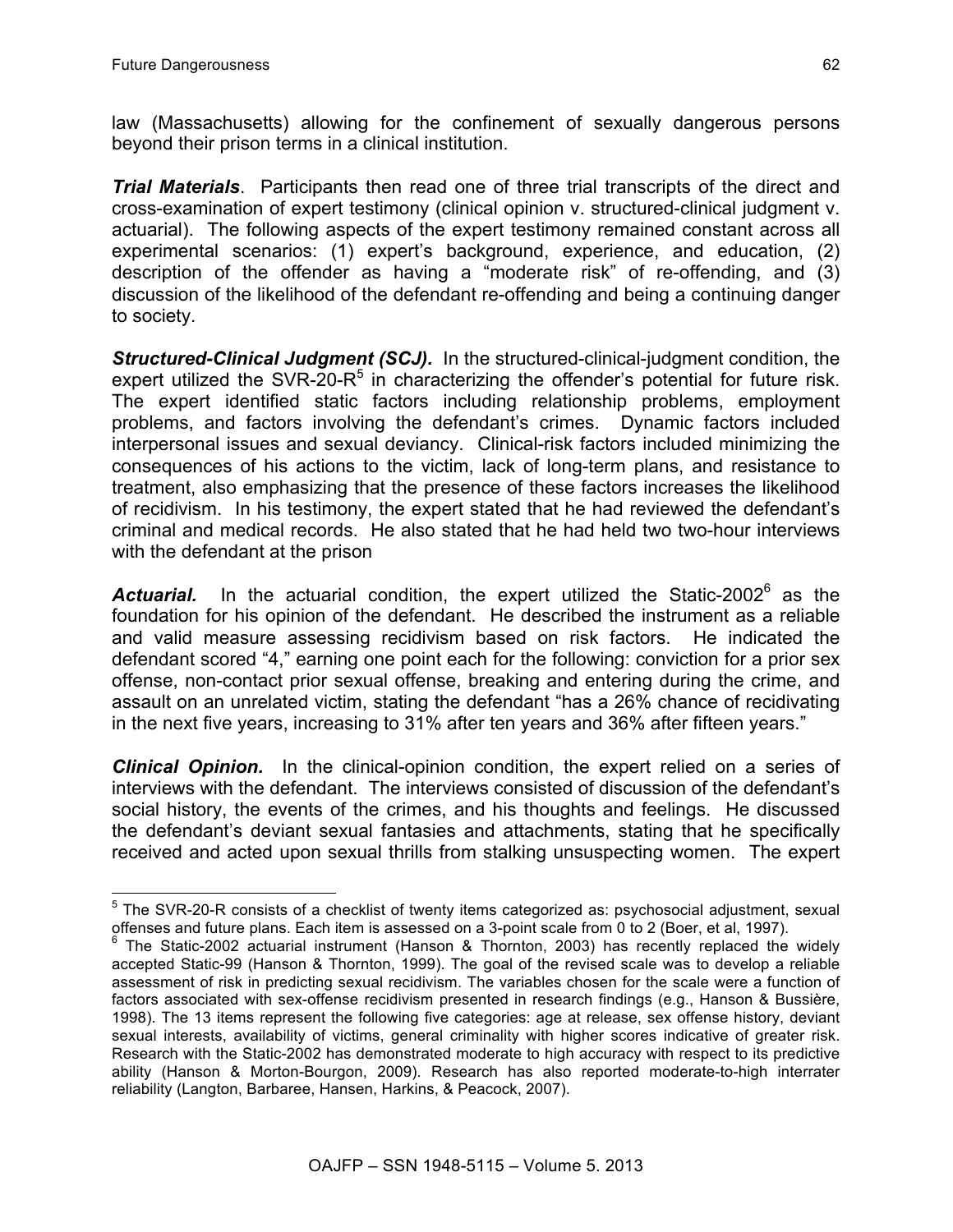also described the defendant as possessing poor skills in developing interpersonal relationships, showing little understanding for the assault on the victim, failing to appreciate the damage caused by such an attack, frequently finding excuses for his actions.

*Cross-examination.* The cross-examination by the defense attorney illustrated the common drawbacks of each type of testimony. Specifically, in the cross-examination of actuarial testimony, the expert was questioned on the predictive ability of the Static-2002 with respect to re-offending and the instrument's inability to consider specific dynamic factors related to recidivism. In the cross-examination of the structuredclinical-opinion testimony, the expert was questioned on several factors related to psychosocial behaviors and sexual offenses not present in the defendant (e.g., mental illness, suicidal and/or homicidal tendencies, anti-social behavior, substance abuse problems). Other factors included multiple victims, violence, and increase of frequency and severity of sex offenses. Finally, the cross-examination of the clinical-opinion expert questioned the prediction accuracy considering the relatively few interviews conducted with the defendant.

Transcripts ranged in length from 1,200 to 1,400 words, depending on testimony. After reading the requisite testimony, all participants read the following definition of Sexually Dangerous Persons taken from the Massachusetts statute:

Sexually dangerous person—any person who has been (i) convicted of or adjudicated as a delinquent juvenile or youthful offender by reason of a sexual offense and who suffers from a mental abnormality or personality disorder which makes the person likely to engage in sexual offenses if not confined to a secure facility; (ii) charged with a sexual offense and was determined to be incompetent to stand trial and who suffers from a mental abnormality or personality disorder which makes such person likely to engage in sexual offenses if not confined to a secure facility; or (iii) previously adjudicated as such by a court of the Commonwealth and whose misconduct in sexual matters indicates a general lack of power to control his sexual impulses, as evidenced by repetitive or compulsive sexual misconduct by either violence against any victim, or aggression against any victim under the age of 16 years, and who, as a result, is likely to attack or otherwise inflict injury on such victims because of his uncontrolled or uncontrollable desires (Mass. Gen Law., Title 17, Chap 123. Section 1).

**Post-Trial Materials**. At the completion of the trial stage, participants completed two primary items of interest: The first item measured participants' belief that the defendant should be placed in a clinical facility after serving his sentence. The second measured participants' belief that the defendant would be a continuing threat to society. In addition, participants responded to a series of items designed to assess the perceptions of expert testimony, case facts, the role of treatment in re-offending, and defendant characteristics.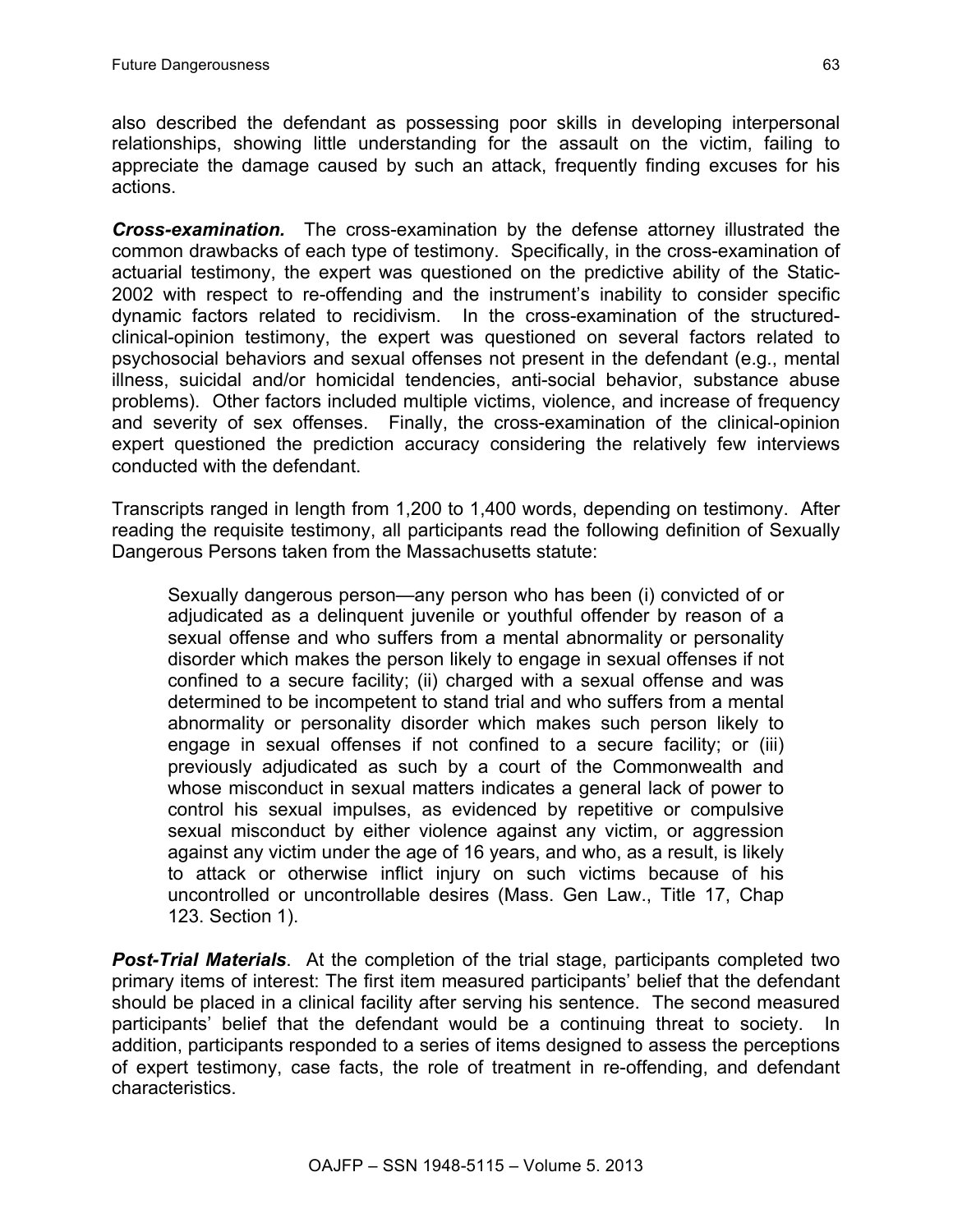*Items.* Unless otherwise indicated, all items were measured using a 6-point Likert-type scale ranging from 1 (not at all) to 6 (completely). Following are the two items measuring perceptions of need for confinement and future dangerousness: "Do you believe that the defendant should be placed in a clinical facility after his sentence is served?" "Do you believe that the defendant will be a continuing threat to society?" Additional items in our analyses included: "If the defendant *does/does* not participate in treatment, how likely is it that he will commit a sexual crime in the future?" "How much of your opinion on Mr. Cooke's sexual-risk potential was influenced by the expert?" "How credible was the expert?"

After signing the consent form, participants were randomly assigned to one of six experimental scenarios. They then completed the pre-trial instruments, read the state statute defining sexually dangerous persons and expert testimony, and completed all dependent measures. Participation required 20 minutes.

#### **Results**

Table 1 displays descriptive statistics for our sample on all dependent measures.

Table 1

|  |  |  | Descriptive data on all dependent measures |  |
|--|--|--|--------------------------------------------|--|
|--|--|--|--------------------------------------------|--|

| <b>Item</b>                                                     |      | <b>SD</b> |
|-----------------------------------------------------------------|------|-----------|
|                                                                 |      |           |
| The defendant should be placed in a clinical facility           | 4.96 | .98       |
| The defendant is a continuing threat to society. <sup>a</sup>   | 4.75 | .92       |
| Likelihood of committing a sexual crime without treatment       | 5.02 | .93       |
| Likelihood of committing a sexual crime with treatment          | 3.33 | 1.06      |
| Rating of expert credibility                                    |      | .93       |
| Opinion of sexual risk potential influenced by expert testimony |      | 1.06      |
| Opinion of sexual risk potential influenced by case facts       |      | .84       |

Note:  $N = 245$ 

This item's responses ranged from 2 to 6. Remaining items ranged from 1 to 6.

# **Preliminary Analyses**

Two separate Chi-square analyses were conducted to examine the distribution of male and female participants among our treatment conditions. No significant associations were found between gender and expert testimony conditions:  $\chi^2(2, N = 245)$  = .64,  $p =$ .73, *Cramer's V* = .05; and gender and victim type:  $\chi^2(1, N = 245)$  = .31, *p* = .57, *phi* = -.04. According to these results, gender distribution among our experimental conditions appeared to be equivalent.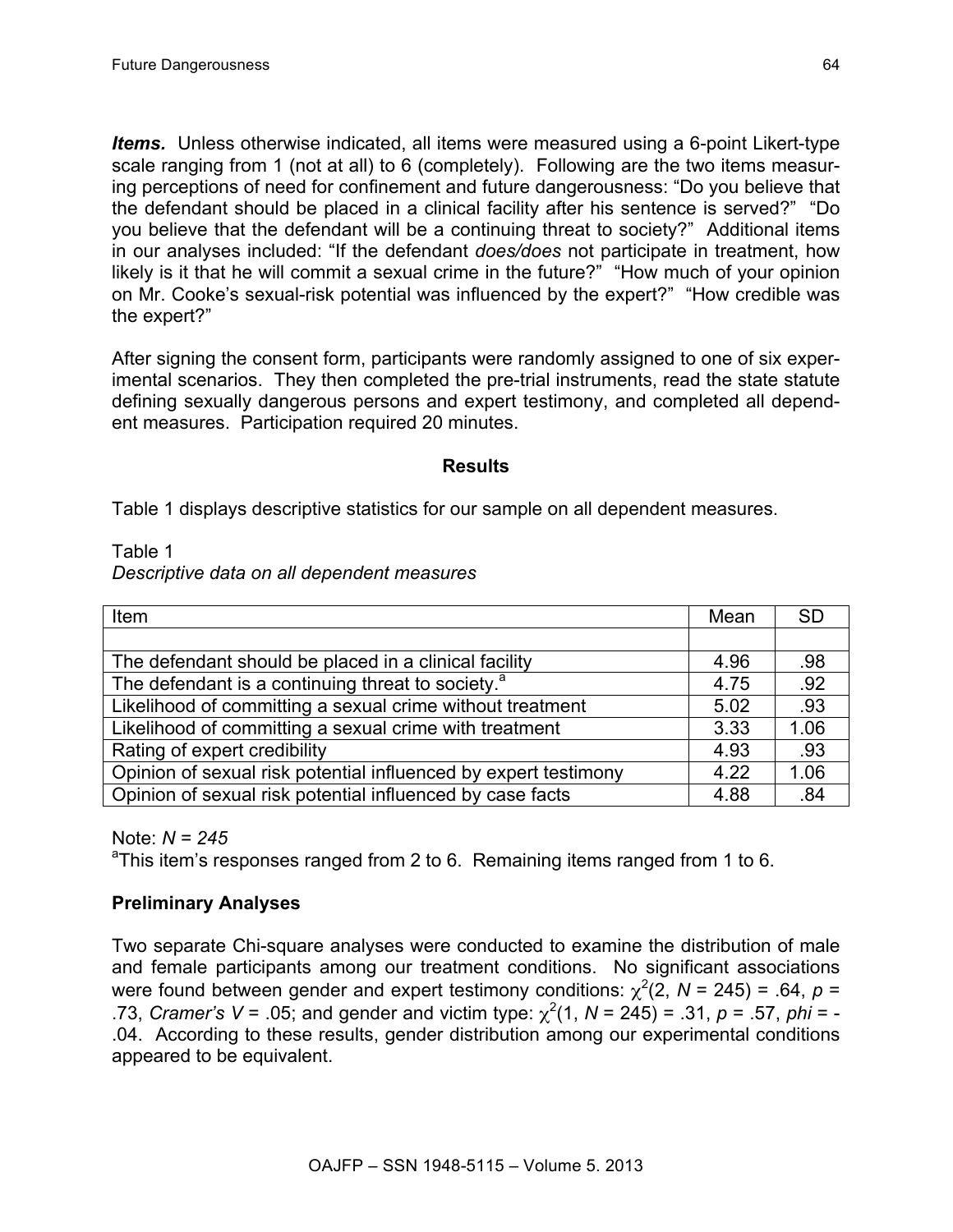# **Attributional Complexity Scale Analysis**

After recoding, internal consistency of the 28-item ACS revealed Cronbach's alpha = .90. Individual item responses ranged from 1 (strongly disagree) to 6 (strongly agree). Aggregate responses to the 28-item ACS ranged from 82 – 167, *M* = 126.63, *Md* = 126.00, *SD* = 16.14. Based on a median split, and in order to examine this factor as a moderator, we dichotomized responses into low AC (82 – 126) and high AC (127 – 167). Low AC participants composed 51% of our sample (*N* = 124); high AC participants composed 49% of our sample (*N* = 121). Consistent with research (Fletcher et al., 1986; Foels & Reid, 2010) females (*M* = 129.11, *SD* = 15.12) were significantly more attributionally complex than males (*M* = 121.92, *SD* = 17.09): *t*(243) = -3.46, *p* = .001. See Table 2 for the 28-item ACS.

#### Table 2

*Mean Responses to ACS items*

| Item                                                                                                                                                                                     |      | <b>SD</b> |
|------------------------------------------------------------------------------------------------------------------------------------------------------------------------------------------|------|-----------|
|                                                                                                                                                                                          |      |           |
| I don't usually bother to analyze and explain people's behavior.                                                                                                                         |      | 1.02      |
| Once I have figured out a single cause for a person's behavior I don't<br>usually go any further.                                                                                        |      | 1.22      |
| I believe it is important to analyze and understand our own thinking<br>process.                                                                                                         | 5.06 | .927      |
| I think a lot about the influence that I have on other people's behavior.                                                                                                                | 4.46 | 1.00      |
| I have found that relationships between a person's attitudes, beliefs, and<br>character traits are usually simple and straightforward.                                                   | 4.46 | 1.00      |
| I see people behaving in a really strange or unusual manner, I usually put<br>it down to the fact that they are strange or unusual people and don't<br>bother to explain it any further. | 4.59 | 1.21      |
| I have thought a lot about the family background and personal history of<br>people who are close to me, in order to understand why they are the sort<br>of people they are.              | 4.48 | 1.19      |
| I don't enjoy getting into discussions where the causes for people's<br>behavior are discussed.                                                                                          | 4.45 | 1.28      |
| I have found that the causes for people's behavior are usually complex<br>rather than simple.                                                                                            | 4.93 | .991      |
| I am very interested in understanding how my own thinking works when I<br>make judgments about people or attach causes to their behavior.                                                | 4.79 | 1.09      |
| I think very little about the different ways that people influence each other.                                                                                                           | 4.72 | 1.06      |
| To understand a person's personality/behavior I have found it is important<br>to know how that person's attitudes, beliefs, and character traits fit<br>together.                        | 4.70 | .931      |
| When I try to explain other people's behavior I concentrate on the other<br>person and don't worry too much about all the existing external factors<br>that might be affecting them.     | 4.52 | 1.08      |
| I have often found that the basic cause for a person's behavior is located<br>far back in time.                                                                                          | 3.67 | 1.19      |
| I really enjoy analyzing the reasons or causes for people's behavior.                                                                                                                    | 4.22 | 1.28      |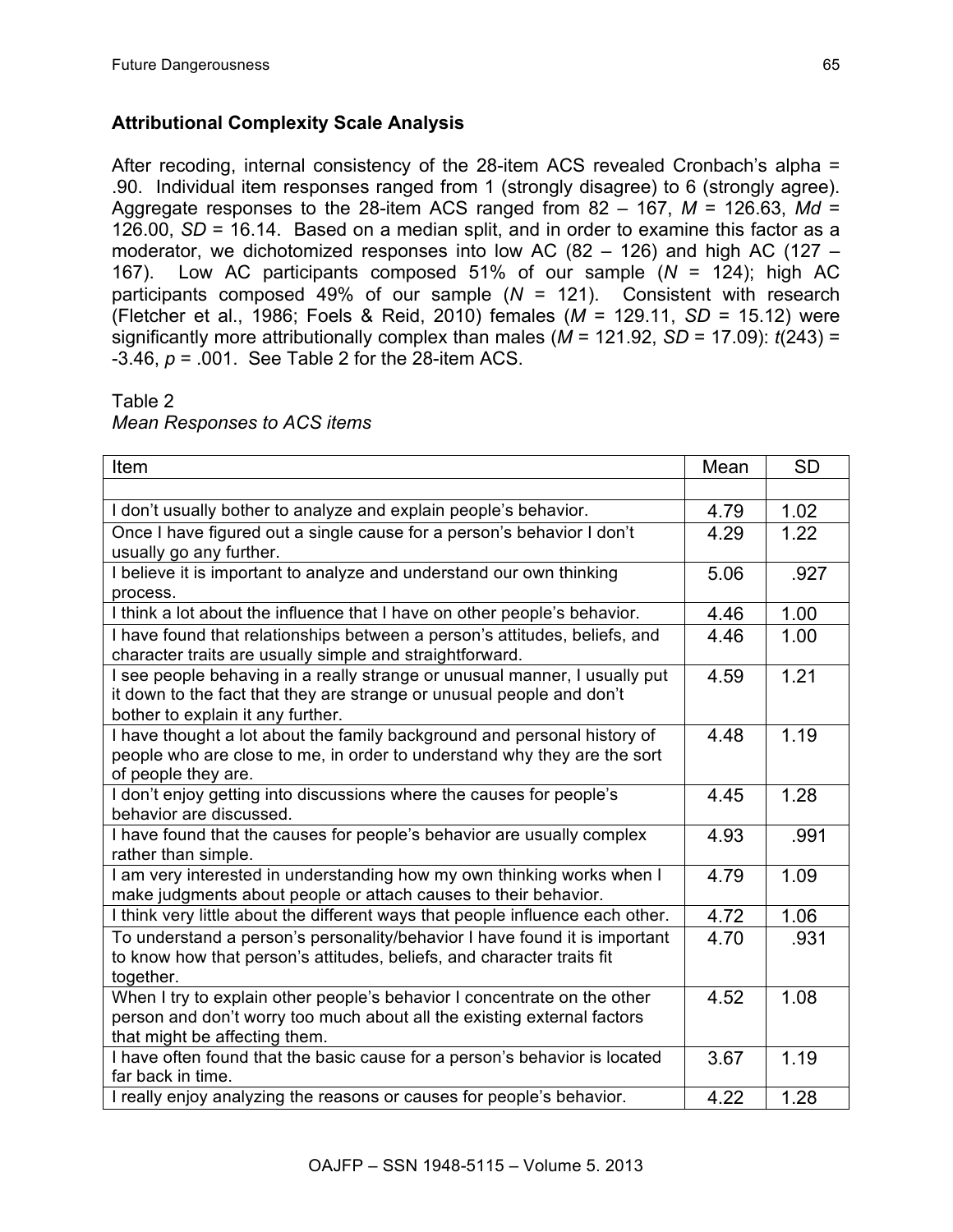| I find that complicated explanations for people's behavior are confusing               |      | 1.15 |
|----------------------------------------------------------------------------------------|------|------|
| rather than helpful.<br>give little thought to how my thinking works in the process of | 4.40 | 1.16 |
| understanding or explaining people's behavior.                                         |      |      |
| I think very little about the influence that other people have on my                   |      | 1.14 |
| behavior.                                                                              | 4.64 |      |
| I have thought a lot about the way that different parts of my personality              |      | 1.07 |
| influence other parts.                                                                 |      |      |
| I think a lot about the influence that society has on other people.                    | 4.85 | 1.00 |
| When I analyze a person's behavior I often find the causes form a chain                | 4.18 | 1.15 |
| that goes back in time, sometimes for years.                                           |      |      |
| I am not really curious about human behavior.                                          | 4.87 | 1.35 |
| I prefer simple rather than complex explanations for people's behavior.                | 4.09 | 1.32 |
| When the reasons I give for my own behavior are different from someone                 |      | 1.08 |
| else's, this often makes me think about the thinking processes that lead to            |      |      |
| my explanations.                                                                       |      |      |
| I believe that to understand a person you need to understand the people                | 4.59 | 1.00 |
| who that person has close contact with.                                                |      |      |
| I tend to take people's behavior at face value and not worry about the                 | 4.70 | 1.05 |
| inner causes for their behavior (e.g., attitudes, beliefs, etc.).                      |      |      |
| I think a lot about the influence that society has on my behavior and                  |      | 1.03 |
| personality.                                                                           |      |      |
| I have thought very little about my own family background and personal                 |      | 1.22 |
| history in order to understand why I am the sort of person I am.                       |      |      |

Note:  $N = 245$ . Responses scaled from 1 (strongly disagree) to 6 (strongly agree).

Two separate Chi-square analyses were conducted to examine the distribution of high and low AC participants among our treatment conditions. No significant associations were found between AC and expert-testimony conditions:  $\chi^2(2, N = 245) = 2.54$ ,  $p = .28$ , *Cramer's V* = .10; and AC and victim type:  $\chi^2(1, N = 245)$  = .19,  $p = .65$ ,  $phi = -.03$ . According to these results, the distribution of high and low AC participants among our experimental conditions appeared to be equivalent.

*Need for commitment.* We tested the influence of our manipulated factors as well as AC on evaluations of need for commitment and determination of future dangerousness through two separate three-way ANOVAs—expert Testimony (Clinical Opinion v. Actuarial v. Structured-Clinical Judgment - SCJ) x Victim Type (Adult v. Minor) x AC (Low v. High). On evaluations of need for commitment, a significant testimony x victimtype interaction was found:  $F(2, 233) = 6.82$ ,  $p = .001$ ,  $h_p^2 = .05$ . Participants were most likely to believe the defendant should be placed in a clinical facility in the clinical-opinion testimony/adult victim condition. Alternatively, they were least likely to believe the defendant should be placed in a facility in the actuarial testimony/adult victim condition. See Figure 1 for graphic explanation of this finding. In addition, a main effect for type of testimony was observed:  $F(2, 233) = 5.47$ ,  $p = .005$ ,  $h_p^2 = .04$ . Participants in the clinical-opinion-testimony condition were significantly more likely to believe the defendant should be placed in a clinical facility compared to the actuarial-testimony condition (Clinical: *M* = 5.25, *SD* = .79 v. Actuarial: *M* = 4.75, *SD* = 1.15). SCJ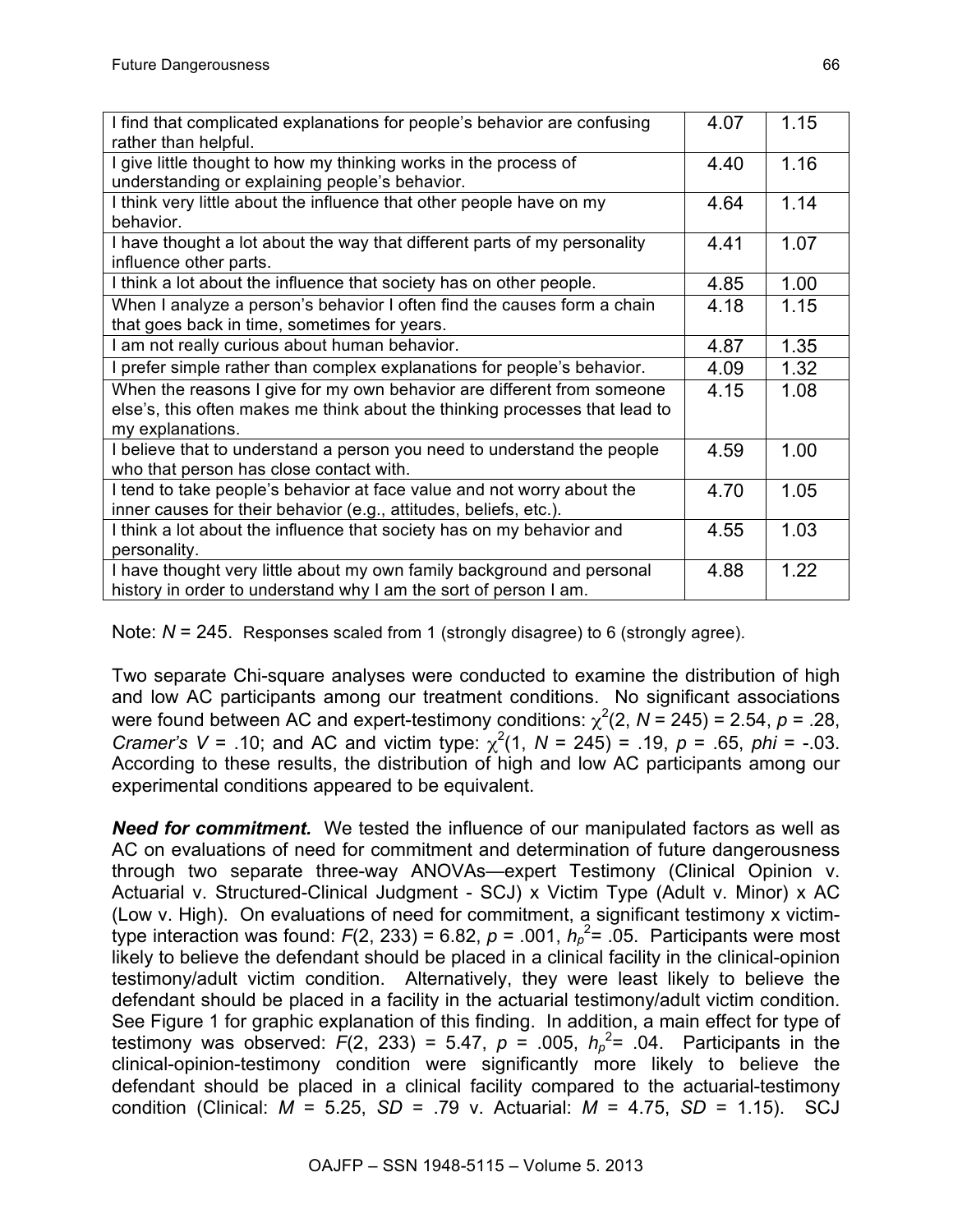testimony did not differ significantly from either of these conditions (*M* = 4.93, *SD* = .91). We did not observe a main effect for type of victim on perceptions of need for commitment nor did we find any significant effects of AC on this item.





*Future dangerousness.* A second three-way ANOVA was conducted on participants' evaluations of the defendant as a continued threat to society: Expert Testimony (Clinical Opinion v. Actuarial v. SCJ) x Victim Type (Adult v. Minor) x AC (Low v. High). A main effect of type of testimony was found:  $F(2, 233) = 10.41$ ,  $p < .001$ ,  $h^2 = .08$ . Clinicalopinion and SCJ testimony differed significantly from actuarial instruments when assessing continued threat. Scheffé's test of multiple comparisons revealed the following: Clinical Opinion (*M* = 5.06, *SD* = .75) SCJ (*M* = 4.78, *SD* = .91) v. Actuarial (*M*  = 4.42, *SD* = .97). Participants did not differentiate between clinical-opinion testimony and SCJ with respect to their effectiveness in assessing the defendant as a continued threat, thus perceiving them as equally influential in their evaluation. No other significant effects were observed.

# **Influence of Expert on Risk Potential for Sexually Violent Crime**

**Influence of expert testimony.** In order to test the moderating effects of attributional complexity on our risk-potential items, we performed two separate three-way ANCOVAs: Expert Testimony (Clinical Opinion v. Actuarial v. SCJ) x Victim Type (Adult v. Minor) x AC (Low v. High). Our continuous measurement variables of future dangerousness and need for commitment were selected as covariates. Preliminary analysis revealed non-significant effects of our moderator variable AC on each of these items: *p* values = .29 and .45 (two-tailed independent samples *t*-tests), demonstrating the suitability of this analysis for our purposes. Results of the first ANCOVA indicated a significant expert testimony x AC interaction on the item: "How much of your opinion on Mr. Cooke's sexual-risk potential was influenced by the expert?" *F*(2, 231) = 4.62, *p* = .011,  $h_p^2$  = .04. High AC participants in the clinical-opinion-testimony condition relied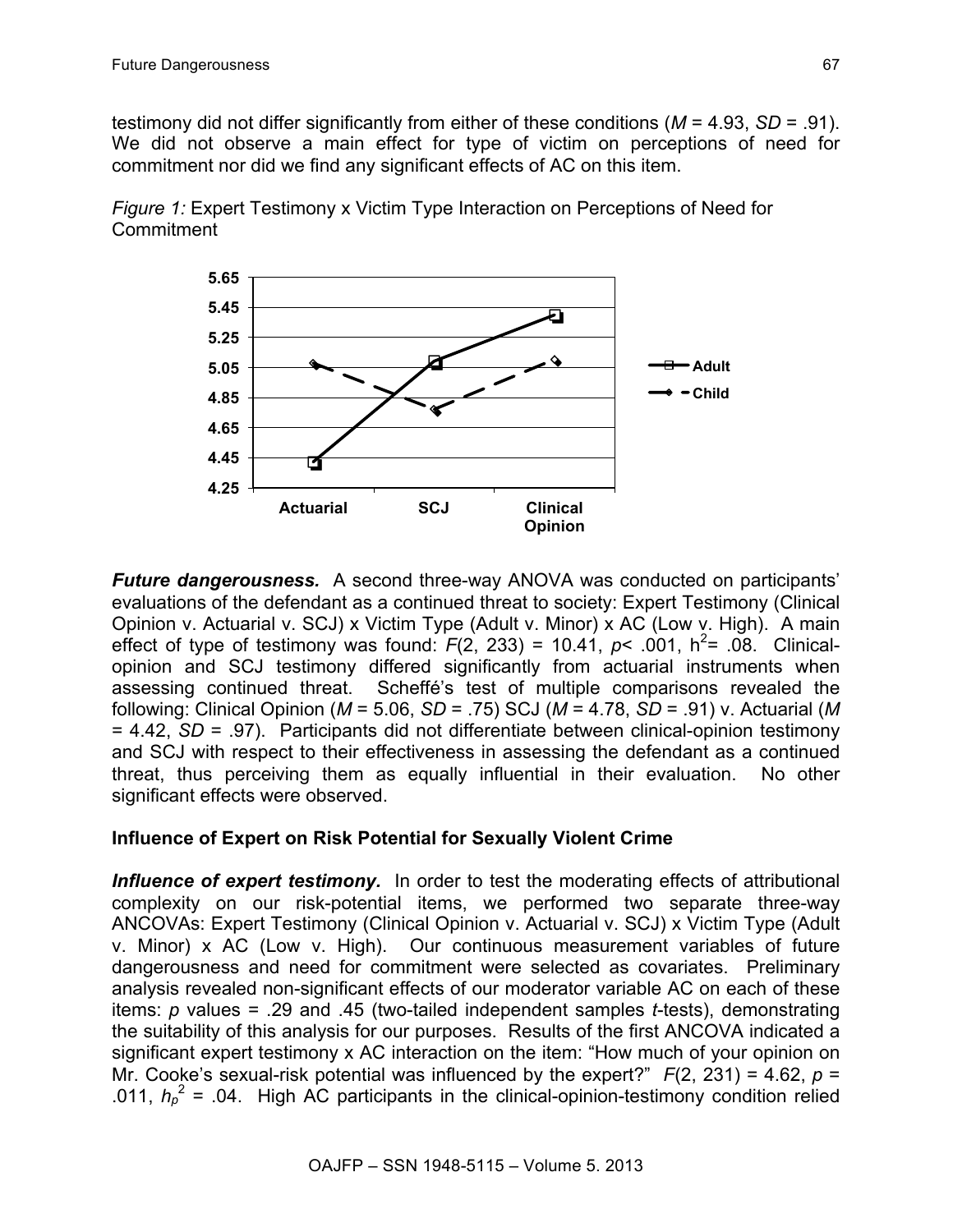the least on expert testimony when evaluating the defendant's sexual-risk potential and the most in the SCJ condition. Alternatively, when evaluating the defendant's sexualrisk potential, low AC participants relied most on clinical-opinion testimony and least on actuarial testimony. Figure 2 displays this interaction effect.

*Figure 2:* Expert Testimony x Attributional Complexity (AC) Interaction on Expert Influence



A main effect of testimony was also found on this item:  $F(2, 231) = 5.69$ ,  $h_p^2 = .05$ . Post hoc comparisons revealed participant-jurors exposed to SCJ testimony indicated that their opinion regarding risk potential was greatly influenced by the expert (*M* = 4.52, *SD* = .97). This differed significantly from the actuarial condition (*M* = 3.98, *SD* = 1.19). Clinical-opinion testimony did not differ from either SCJ or actuarial (*M* = 4.17, *SD* = .89)

# **Recidivism Items**

We assessed participants' perceptions of the likelihood of recidivism through two separate items: "If the defendant *does/does not* participate in treatment, how likely is it that he will commit a sexual crime in the future?" Based on the bivariate correlation *r* = .41, *p*< .001, (one-tailed) we performed a MANOVA. The resulting Expert Testimony (Clinical Opinion v. Actuarial v. SCJ) x Victim Type (Adult v. Minor) x AC (Low v. High) MANOVA found a significant effect of testimony on each item: Wilks' Lambda = .858: *F*(4, 464) = 9.26, *p* < .001. For the likelihood of recidivism *with* treatment, tests of between-subjects effects revealed participants were least likely to believe the defendant would commit a sexual crime in the future *with* treatment in Actuarial condition (*M* = 2.85, *SD* = 1.10). This differed significantly from both Clinical-Opinion (*M* = 3.59, *SD* = .91) and SCJ testimony (*M =* 3.617, *SD* = .93). For the likelihood of recidivism *without* treatment, participants were least likely to believe the defendant would a commit a sexual crime in the future *without* treatment in the Actuarial condition (*M* = 4.79, *SD* = 1.11). This differed significantly from Clinical Opinion (*M* = 5.32, *SD* = 1.21). SCJ did not differ from either condition.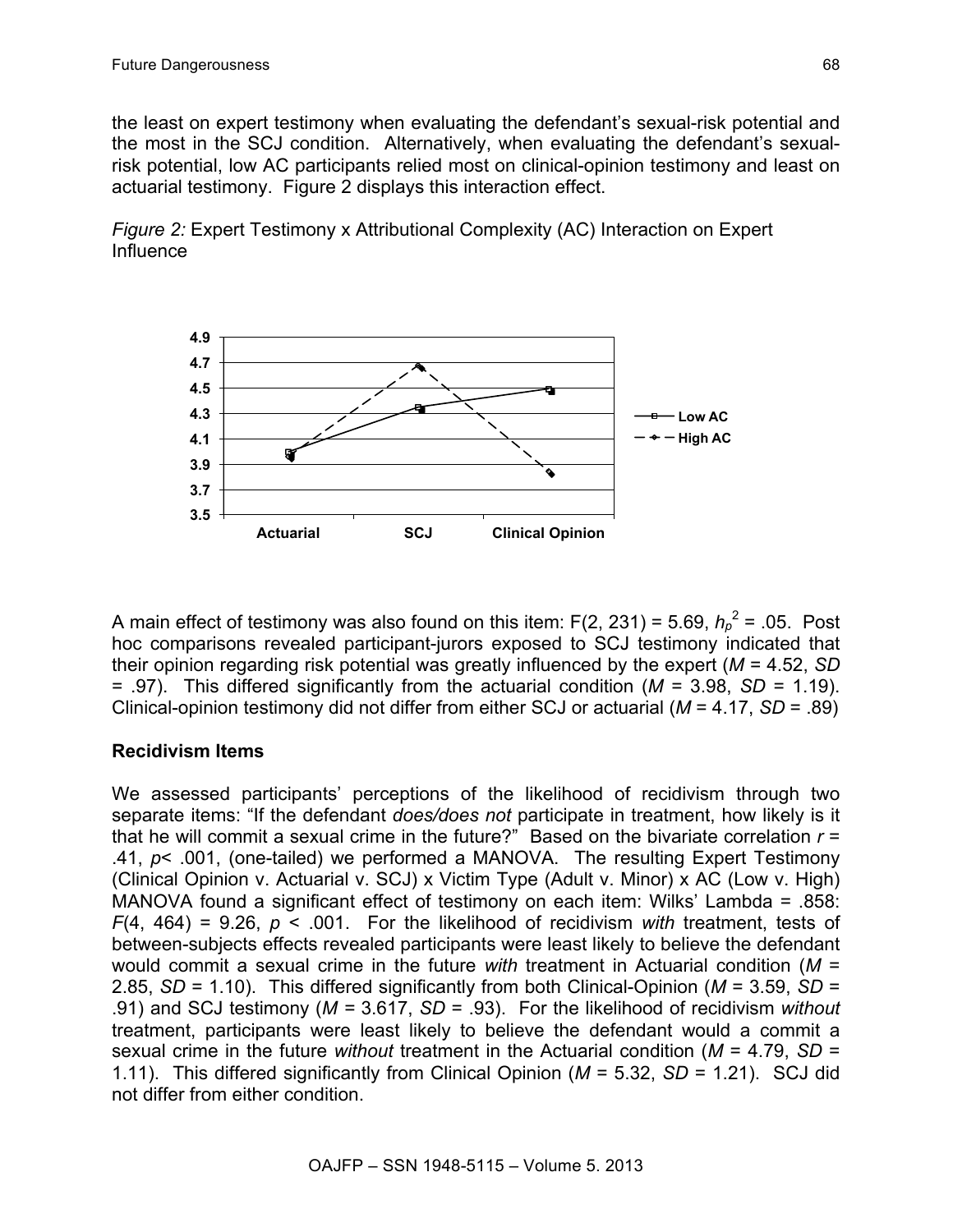### **Expert Credibility**

An Expert Testimony (Clinical Opinion v. Actuarial v. SCJ) x Victim Type (Adult v. Minor) x AC (Low v. High) ANOVA was conducted on participants' ratings of expert credibility. We found a victim type x AC interaction approaching significance:  $F(1, 233) = 3.43$ ,  $p =$ .065,  $h_p^2$  = .01. Inspection of the means reveals high AC participants rated the expert as more credible in the child condition ( $M = 4.98$ ,  $SD = 1.01$ ) compared to low AC participants (*M* = 4.61, *SD* = .91). However, for both high and low AC participants these ratings were lower than the Adult condition: high AC (Adult: *M* = 5.02, *SD* = .98), low AC participants: (Adult: *M* = 5.08, *SD* = .96). Figure 3 displays this interaction finding.

*Figure 3:* Victim Type x Attributional Complexity (AC) Interaction on Expert Credibility



*p =* .065

The main effect of victim type reveals higher ratings of expert credibility in the adult condition than in the child condition:  $F(1, 233) = 4.62$ ,  $p = .033$ ,  $h_p^2 = .02$ : ( $M = 5.05$ , SD = .91 v. *M* = 4.80, *SD* = .93, respectively). The main effect of testimony was marginally significant:  $F(2, 233) = 2.85$ ,  $p = .059$ ,  $h_p^2 = .01$ . This result was not strong enough to distinguish any statistically significant between-group differences in post-hoc analysis, however SCJ expert ratings were the highest (*M* = 5.13), Clinical Opinion (*M* = 4.84) and Actuarial ( $M = 4.81$ ).

#### **Gender Effects**

To test whether participant gender influenced responses to our dependent measures, two three-way ANOVAs were conducted: Expert Testimony (Clinical Opinion v. Actuarial v. SCJ) x Victim Type (Adult v. Minor) x Gender (Male v. Female). A main effect of gender was found on the belief that the defendant should be placed in a clinical facility:  $\overline{F}(1, 233) = 6.38$ ,  $p = .012$ ,  $h_p^2 = .03$ . Females were significantly more likely to believe the defendant should be committed than males were:  $(M = 5.06, SD = .94$  v.  $M = 4.73$ . *SD* = 1.04, respectively). Similarly, females were significantly more likely to view the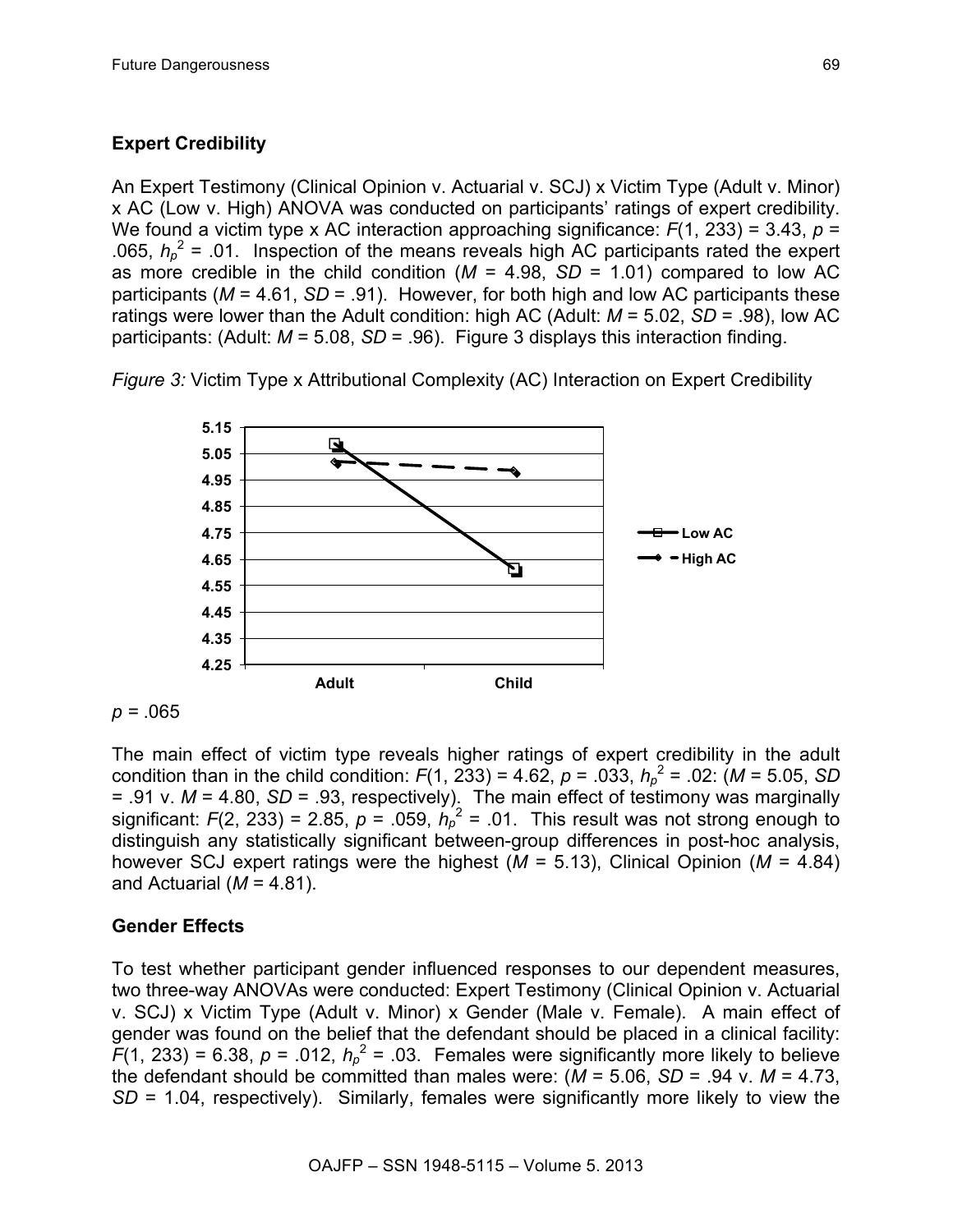defendant as a continued threat to society than males were: *F*(1, 233) = 9.13, *p* = .003,  $h_p^2$  = .04: (*M* = 4.87, *SD* = .83 v. *M* = 4.50, *SD* = 1.03, respectively). No gender effects were observed on our dependent measures of expert credibility, likelihood of reoffending with/without treatment, and opinion of sexual-risk potential influenced by expert testimony.

#### **Discussion**

The goal of the current study was to examine the effect of expert testimony, attributional complexity, and victim type on perceptions of dangerousness and need for commitment in the context of an SVP trial. Considering the importance of determining the most efficient form of expert testimony in this context, we felt it was essential to add to the literature comparing structured-clinical-judgment testimony (SCJ) to both actuarial and clinical-opinion testimony. In addition, in view of the research demonstrating that individuals with complex attributional schemata are more efficient information processors than are those with relatively simple schemata, we expected to observe differences in participants' use of expert testimony as a function of attributional complexity. If so, this result could add to the discussion of the importance of assessing information processing in SVP hearings (see Lieberman et al., 2007). Our decision to examine victim type was largely based on the relatively few studies investigating this factor in the context of an SVP trial (e.g., Guy & Edens, 2006). By gauging the level of seriousness of sexual assault on an adult versus a minor victim, we expected to observe differences in perceptions of dangerousness and need for commitment. Finally, we investigated the moderating effects of participant gender in considering the recent emergence of this factor as critical in understanding perceptions of dangerousness (Foels & Reid, 2010; Guy & Edens, 2006; 2003; Lieberman et al., 2007).

Overall, our participants did not indicate a strong preference for structured-clinical judgment (SCJ) testimony over clinical-opinion and actuarial testimony when evaluating need for commitment and future dangerousness. Specifically, participants perceived clinical-opinion testimony and SCJ testimony as equally influential when assessing future dangerousness. This finding supports Lieberman et al., (2007), who found no significant differences in dangerousness ratings between clinical testimony and guidedprofessional-judgment testimony regardless of individuals' processing mode. Similar to dangerousness findings, in the current study, SCJ testimony did not differ from either clinical or actuarial testimony on perceptions of need for commitment. However, victim type appeared to moderate the relation between expert testimony and perceptions of need for commitment. Participants were most likely to believe the defendant should be placed in a clinical facility in the clinical-opinion testimony and least likely to believe the defendant should be placed in a facility in the actuarial testimony but only when the victim was an adult. We also found that participants did not distinguish between clinical and SCJ testimony when evaluating the defendant's sexual-risk potential, rating each as equally influential. Finally, we did not observe the same type of overwhelming response to need for commitment when the victim was a child that was demonstrated by Guy and Edens (2006). In this study, participants were exposed to two sexual-assault scenarios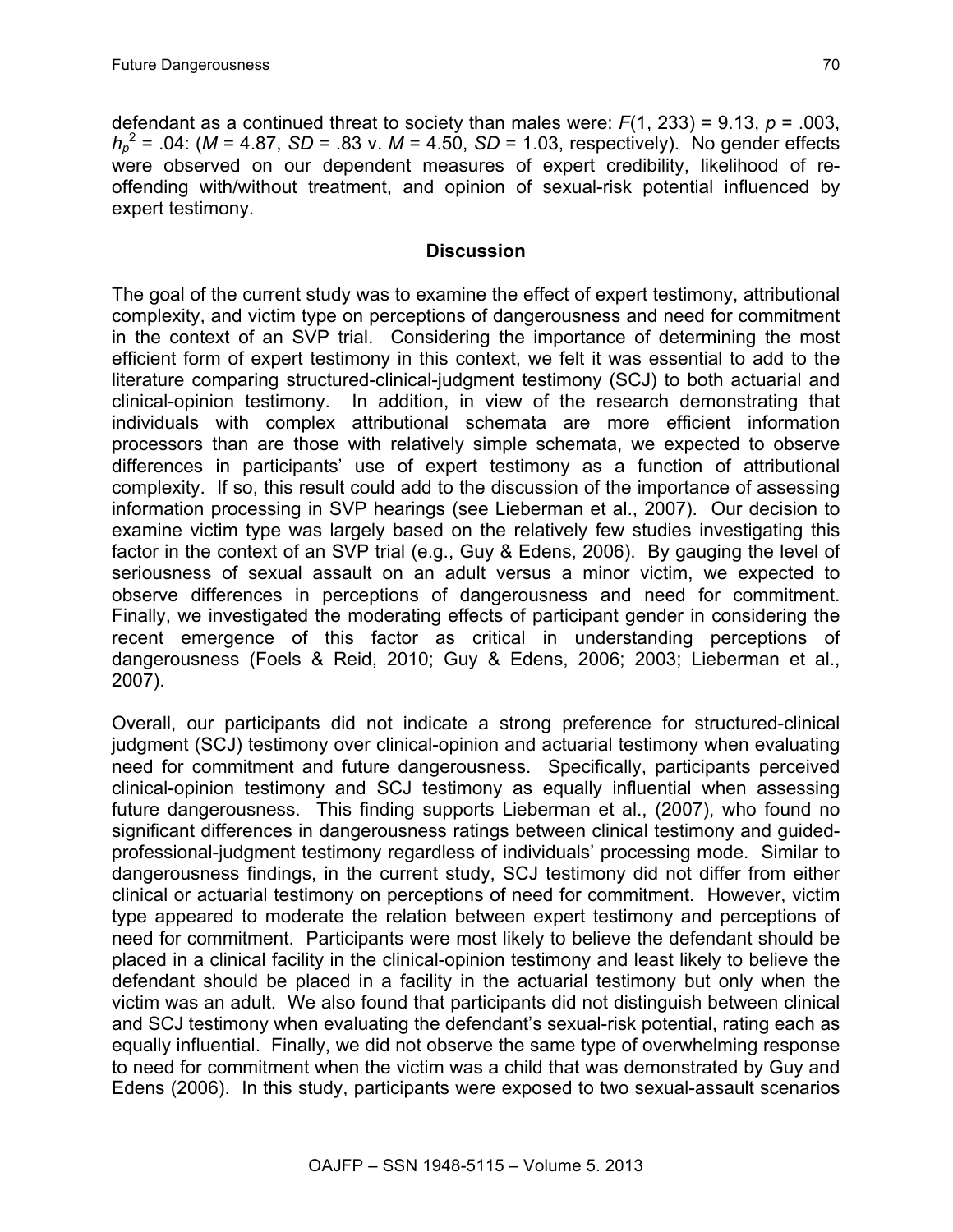The effects of SCJ testimony were less ambiguous however, when examining the moderating effects of attributional complexity. When evaluating the extent to which participants relied on expert testimony in determining a defendant's sexual-risk potential, high AC participants in the clinical-opinion testimony condition reported the least reliance on expert testimony and the greatest reliance in the SCJ condition. Alternatively, low AC participants relied the most on clinical-opinion testimony and least on actuarial testimony. It is interesting that we found that high AC participants' opinions of the defendant's sexual-risk potential were less influenced by the case facts when exposed to clinical-opinion testimony and most influenced when exposed to actuarial testimony. Low AC participants exposed to clinical testimony reported their opinion of risk potential was greatly influenced by the facts of the case and least influenced by SCJ testimony. It appears that, for high AC participants, the data-driven testimony was found to be more useful when determining sexual-risk potential. This result supports researchers who find that attributionally complex individuals not only seek out but also apply more useful information when determining causal attributions than attributionally simple individuals do (Murphy, 1994). Overall, these findings provide support for the moderating effects of AC in the context of an SVP hearing and offer insights into how individual differences in attributional schemata contribute to our understanding of perceptions of SVPs.

Participants relied on actuarial testimony when evaluating the likelihood of recidivism, regardless of opportunity for treatment, thus indicating the importance of utilizing static factors in favor of intervening treatments when determining risk. Considering that our sample consisted entirely of undergraduate students, this result mirrors Krauss and colleagues (2010) who found students were significantly more influenced by actuarial testimony than by clinical testimony. The researchers attributed this to the *rational* cognitive processing style of students. It is interesting that, in our study, actuarial testimony differed significantly from both clinical and SCJ testimony when evaluating the likelihood of committing a sexual crime in the future *with* treatment. In addition, higher ratings of expert credibility were found in the adult condition than in the child condition. At first glance, this finding may seem counterintuitive; however, it may appear that, when offending against adults, we need to rely on experts to determine what is deviant. Alternatively, we may rely significantly less on expert testimony when determining deviant behavior against a child. Finally, females were more likely to believe the defendant should be committed as well as a continued threat than were males, a modest result considering no gender effects were observed on our measures of expert credibility, likelihood of re-offending with/without treatment, and opinion of sexual-risk potential influenced by expert testimony. Although this result mirrors Guy and Edens (2003) who found females significantly more likely to commit a defendant described as a psychopath than males were, more research is needed to examine gender differences in expert testimony regarding risk potential.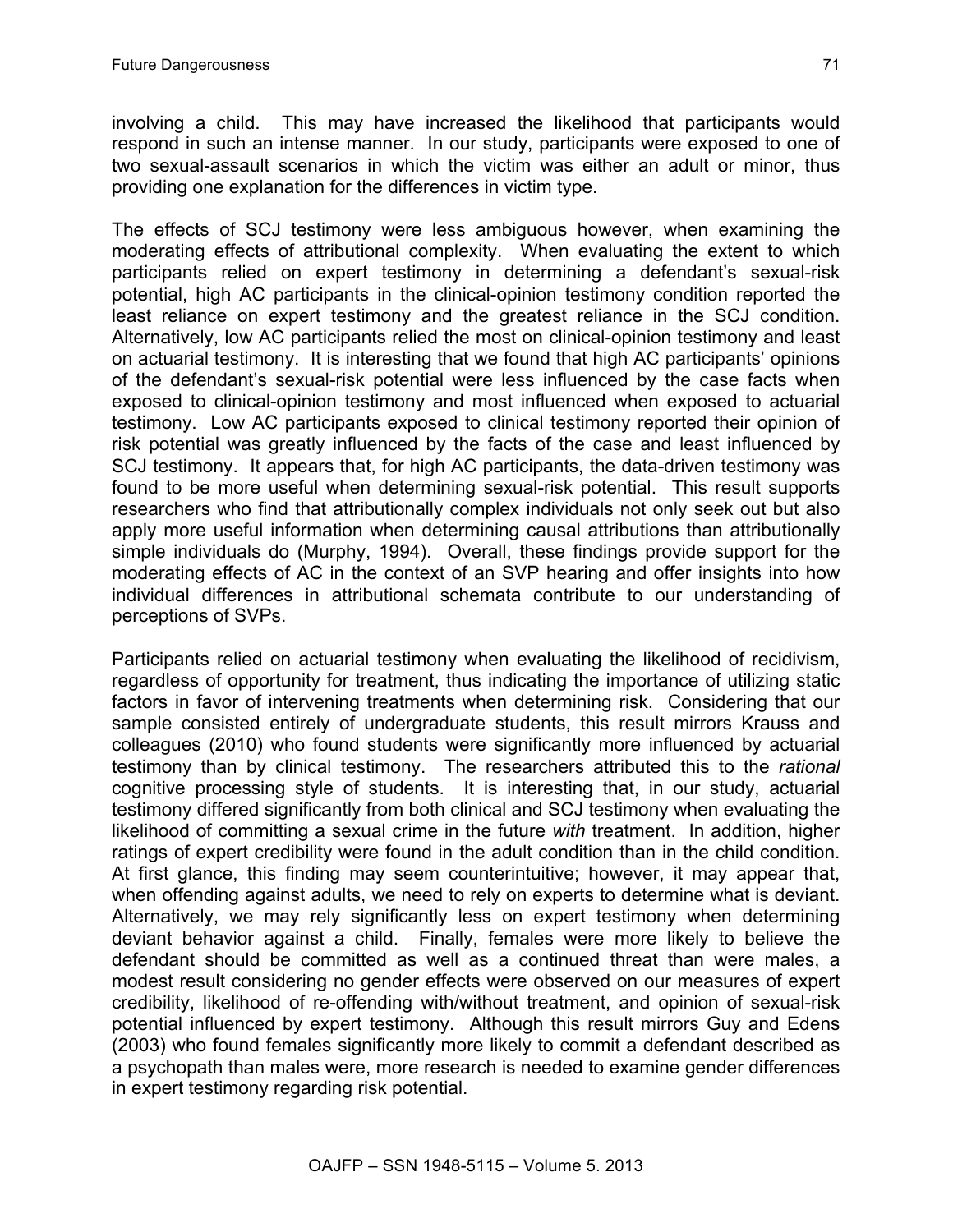#### **Limitations and Future Research**

In spite of our attempts to balance validity issues with implementing a tightly controlled research design, we recognize that the current study is limited with respect to specific validity issues. To start, ecological validity is hampered by the use of written trial transcripts as stimulus materials as opposed to videotaped or live testimony. In addition, although we attempted to provide consistency and strength among the experttestimony conditions, the potential exists for different expert testimony to influence our measures. We also recognize the limitations to generalizability through the use of an undergraduate student sample. Although our sample consisted of jury-eligible individuals, the use of a more representative sample of jury-eligible community members is preferred. Finally, a more comprehensive examination of this topic would include a deliberation facet (Sommer, Horowitz, & Bourgeois, 2001; Stevenson, et al., 2010). In the present study, however, we attempted to minimize certain validity issues by including the definition of SVPs as listed in the Massachusetts statute. In addition, we formed our expert-testimony conditions to include both direct and cross-examination of the expert. Nevertheless, it is important to be cognizant of limitations when generalizing findings from simulated trial studies, such as the current study, to the more realistic aspects of jury trials.

To our knowledge, only one study has empirically examined perceptions of the relative efficacy of clinical-opinion, actuarial, and structured-clinical-judgment (SCJ) expert testimony in the context of future dangerousness and civil commitment (Lieberman, et al., 2007). In this vein, the current study offers important findings when evaluating the most influential form of expert testimony in civil-commitment hearings of SVPs. Future studies addressing expert testimony in the context of SVP should continue to assess individual difference characteristics in light of our findings as well as the findings of other researchers (Krauss et al., 2004). Considering the strong moderating effect of ACS, we suggest future research assess the seven specific constructs present in the 28-item measure of attributional complexity. Finally, in the current study we assessed the defendant as a moderate risk. We suggest that future studies vary risk for recidivism as well as the level of seriousness of sexual assault charges. Overall, this study provides important evidence into how contextual as well as individual difference factors contribute to our understanding of SVPs.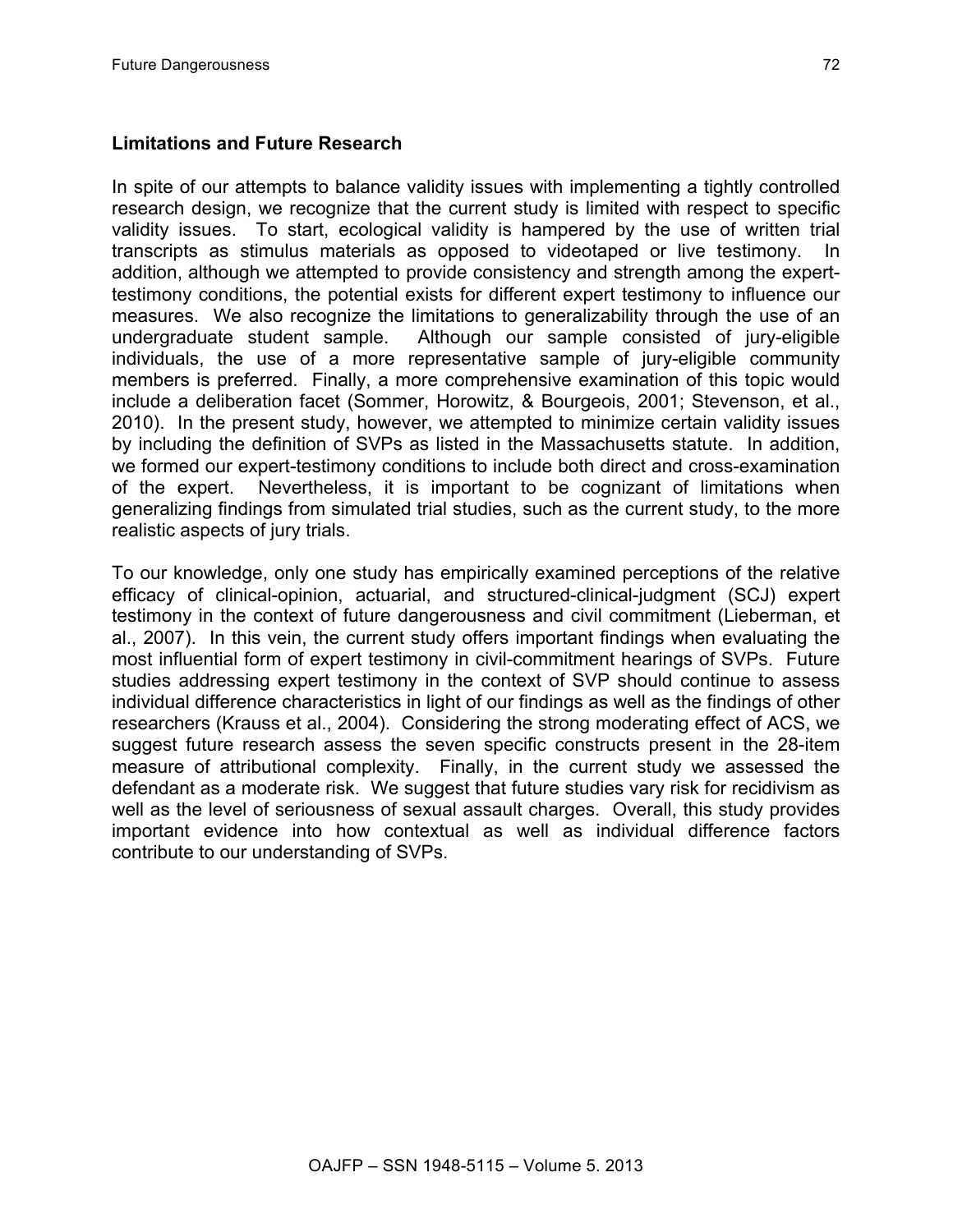### **References**

Barefoot v. Estelle*,* 463 U.S. 880 (1983).

- Becker, J. V., & Murphy, W. D. (1998). What we know and do not know about assessing and treating sex offenders. *Psychology, Public Policy and the Law, 4,* 116-137.
- Beech, A. R., Fisher, D. D., & Thornton, D. (2003). Risk assessment of sex offenders. *Professional Psychology: Research and Practice, 34,* 339-352.
- Boccaccini, M. T., Murrie, D. C., Hawes, S. W., Simpler, A., & Johnson, J. (2010). Predicting recidivism with the Personality Assessment Inventory in a sample of sex offenders screened for civil commitments as sexually violent predators. *Psychological Assessment, 22,*142-148.
- Boccaccini, M. T., Murrie, D. C., Caperton, J. D., & Hawes, S. W. (2009). Field validity of the Static-99 and MnSOST-R among sex offenders evaluated for civil commitment as sexually violent predators. *Psychology, Public Policy, And Law, 15*(4), 278-314.
- Boer, D. P., Wilson R. J., Gauthier C. M., & Hart S. P (1997). Assessing risk of sexual violence: Guidelines for clinical practice. In Impulsivity: Therapy, Assessment and Treatment. Ed. Webster, C. D., & Jackson, M. A. NY: Guilford.
- Boer, D. P., Hart, S. D., Kropp, P. R., & Webster, C. D. (1997). *Manual for the Sexual Violence Risk-20. Professional guidelines for assessing risk of sexual violence*. Vancouver, British Columbia: Institute Against Family Violence.
- Carroll, J. (1978). Casual attributions in expert parole decisions. *Journal of Personality and Social Psychology, 36,* 1501-1511.
- Carroll, J. (1979). Judgments of parole boards. In I.H. Frieze, D. Bar-Tal, & J.S. Carroll (Eds.), *New approaches to social problems: Applications of attribution theory* (pp. 285-308). San Francisco: Jossey-Bass.
- Carroll, J., Perkowitz, W., Lurigio, A., & Weaver, F. (1987). Sentencing goals, causal attributions, ideology, and personality. *Journal of Personality and Social Psychology, 52,* 107-118.
- Conroy, M. A. (2003) Evaluation of sexual predators. In A. M. Goldstein (Ed.). *Comprehensive Handbook of Psychology, Volume 11: Forensic Psychology* (pp. 463-484). NY: John Wiley & Sons.
- Cramer, R. J., Chandler, J. F., & Wakeman, E. E. (2010). Blame attribution as a moderator of perceptions of sexual orientation-based hate crimes. *Journal of Interpersonal Violence, 25,* 848-862.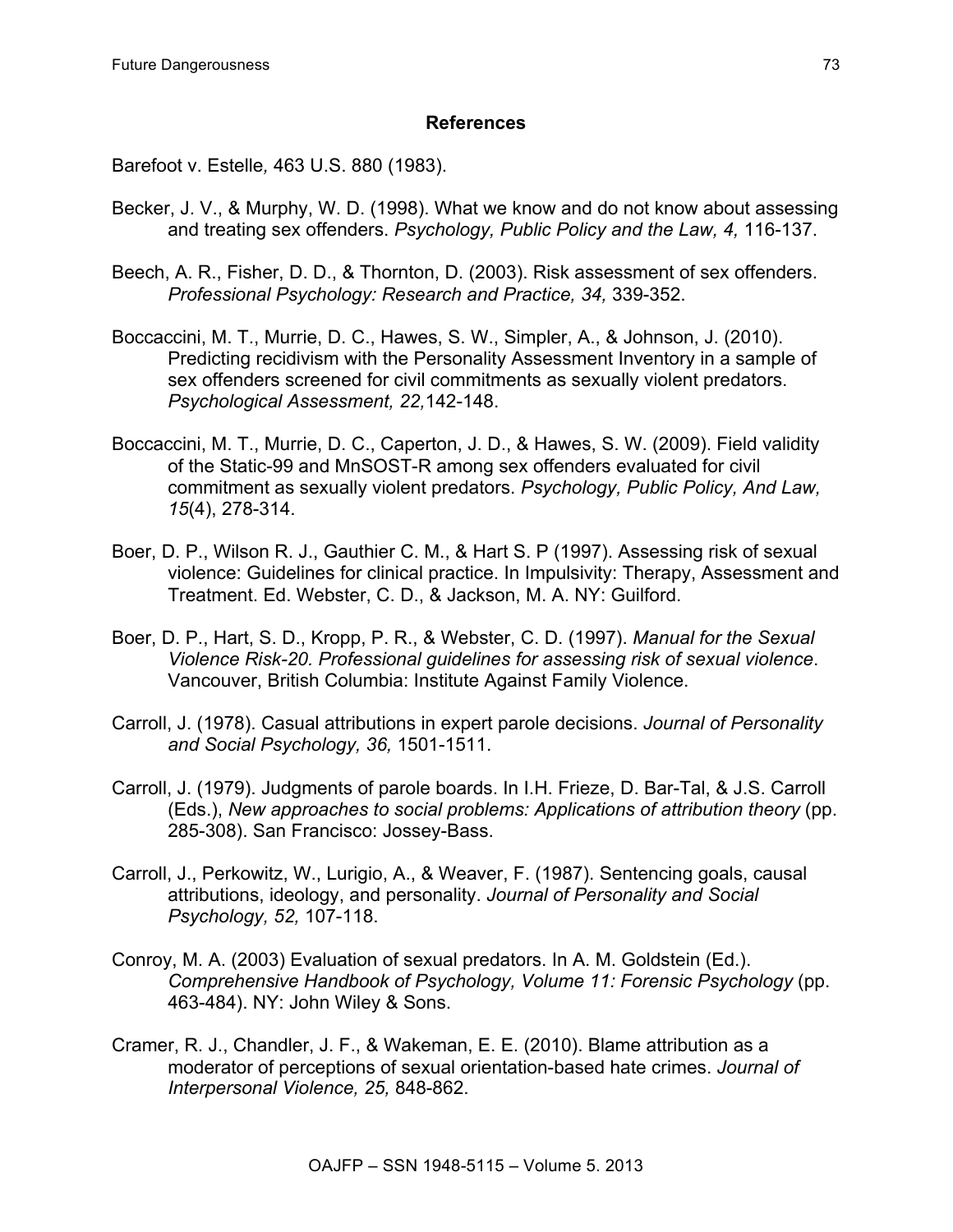- Cullen, F., Clarke, G. A., Cullen, J. B., & Mathers, R. A. (1985). Attribution, salience and attitudes toward criminal sanctioning. *Criminal Justice and Behavior, 12,* 305- 311.
- Dempster, R. J. (2003) Issues in the assessment, communication, and management of risk for violence. In W. T. O'Donohue & E. R. Levensky (Eds.). *Handbook of Forensic Psychology: Resource for Mental Health and Legal Professionals.* San Diego, CA: Elsevier Academic Press.
- Dempster, R. J., & Hart, S.D. (2002). The relative utility of fixed and variable risk factors in discriminating sexual recidivists and nonrecidivists. *Sexual Abuse: A Journal of Research and Treatment*, *14,* 121–138.
- Dolan, M., & Doyle, M. (2000). Violence risk prediction: Clinical and actuarial measures and the role of the Psychopath Checklist. *British Journal of Psychiatry, 177,* 303- 311.
- Douglas, K. S., & Skeem, J. L. (2005). Violence risk assessment: Getting specific about being dynamic. *Psychology, Public Policy and the Law, 11,* 347-383.
- Elbogen, E. B., & Huss, M. T. (2000). The role of serotonin in violence and schizophrenia: Implications for risk assessment. *Journal of Psychiatry and the Law, 28*, 19-48.
- Fitch, W. L., & Hammen, D. A. (2002). The new generation of sex offender commitment laws: Which states have them and how do they work? In B. J. Winick & J. Q. La Fond (Eds.). *Protecting Society from Sexually Dangerous Offenders,* Washington DC: American Psychological Association.
- Fletcher, G. J. O., Danilovics, P., Fernandez, G., Peterson, D., & Reeder, G. D. (1986). Attributional complexity: An individual differences measure. *Journal of Personality and Social Psychology, 51,* 875-884.
- Fletcher, G. J. O., Reeder, G. D., & Bull, V. (1990). Bias and accuracy in attitude attribution: The role of attributional complexity. *Journal of Experimental Social Psychology, 26,* 275-288.
- Fletcher, G. J. O., Rosanowski, J., Rhodes, D., & Lange, C. (1992). Accuracy and speed of causal processing: Experts versus novices in social judgment. *Journal of Experimental Social Psychology, 28,* 320-338.
- Foels, R., & Reid, L. D. (2010). Gender differences in social dominance orientation: The role of cognitive complexity. *Sex Roles, 62,* 684-692.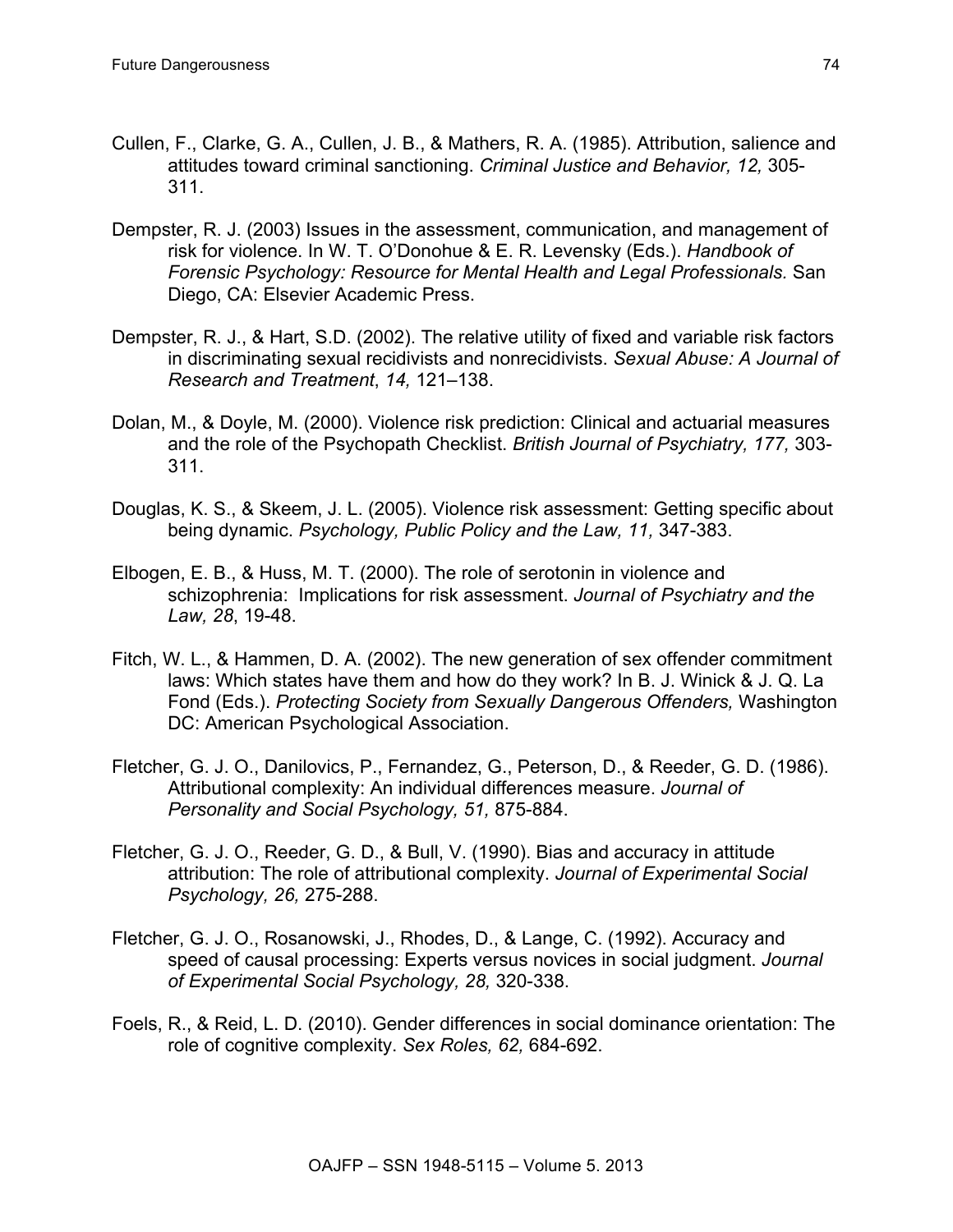- Gendreau P., Little T., & Goggin, C. (1996). A meta-analysis of the predictors of adult offender recidivism: What works. *Criminology, 34*, 575–607.
- Gookin, K. (2007). *Involuntary commitment of sexually violent predators: Comparing state laws.* Olympia: Washington State Institute for Public Policy, Document No. 05-03-1101.
- Grove, W. M., Zald, D. H., Lebow, B. S., Snitz, B. E., & Nelson, C. (2000). Clinical versus mechanical prediction: A meta-analysis. *Psychological Assessment, 12*, 19-30.
- Grove, W. M., & Meehl, P. E. (1996). Comparative efficiency of informal (subjective, impressionistic) and formal (mechanical, algorithmic) prediction procedures: The clinical-statistical controversy. *Psychology, Public Policy and Law, 2,* 293-323.
- Guy, L. S., & Edens, J. F. (2006). Gender differences in attitudes towards psychopathic sexual offenders. *Behavioral Sciences and the Law, 24,* 65-85. doi:10.1002/bsl.665
- Guy, L. S., & Edens, J. F. (2003). Juror decision-making in a mock sexually violent predator trial: Gender differences in the impact of divergent types of expert testimony. *Behavioral Sciences and the Law, 21,* 215-237.
- Hanson, R. K. (2009). The psychological assessment of risk for crime and violence. *Canadian Psychology, 50,*172-182.
- Hanson, R., & Morton-Bourgon, K. (2009). The accuracy of recidivism risk assessments for sex offenders: A meta-analysis of 118 predictive studies. *Psychological Assessment, 21*, 1-21.
- Hanson, R. K. (2002). Who is dangerous and when are they safe? Risk assessment with sexual offenders. In B. J. Winick & J. Q. La Fond (Eds.). *Protecting Society from Sexually Dangerous Offenders,* Washington DC: American Psychological Association.
- Hanson, R. K., & Harris, A. J. R. (2001). *The Sex Offender Need Assessment Rating (SONAR): A method for measuring change in risk levels. (Available from http://www.publicsafety.gc.ca/res/cor/rep/\_fl/sonar-eebds-eng.pdf)*
- Hanson, R. K., & Harris, A. J. R. (2000). Where should we intervene? Dynamic predictors of sexual offense recidivism. *Criminal Justice and Behavior, 27,* 6-35.
- Hanson, R. K., & Thornton, D. (1999). *Static 99: Improving actuarial risk assessments for sex offenders* (User report 1999-2002). Ottawa: Department of the Solicitor General of Canada.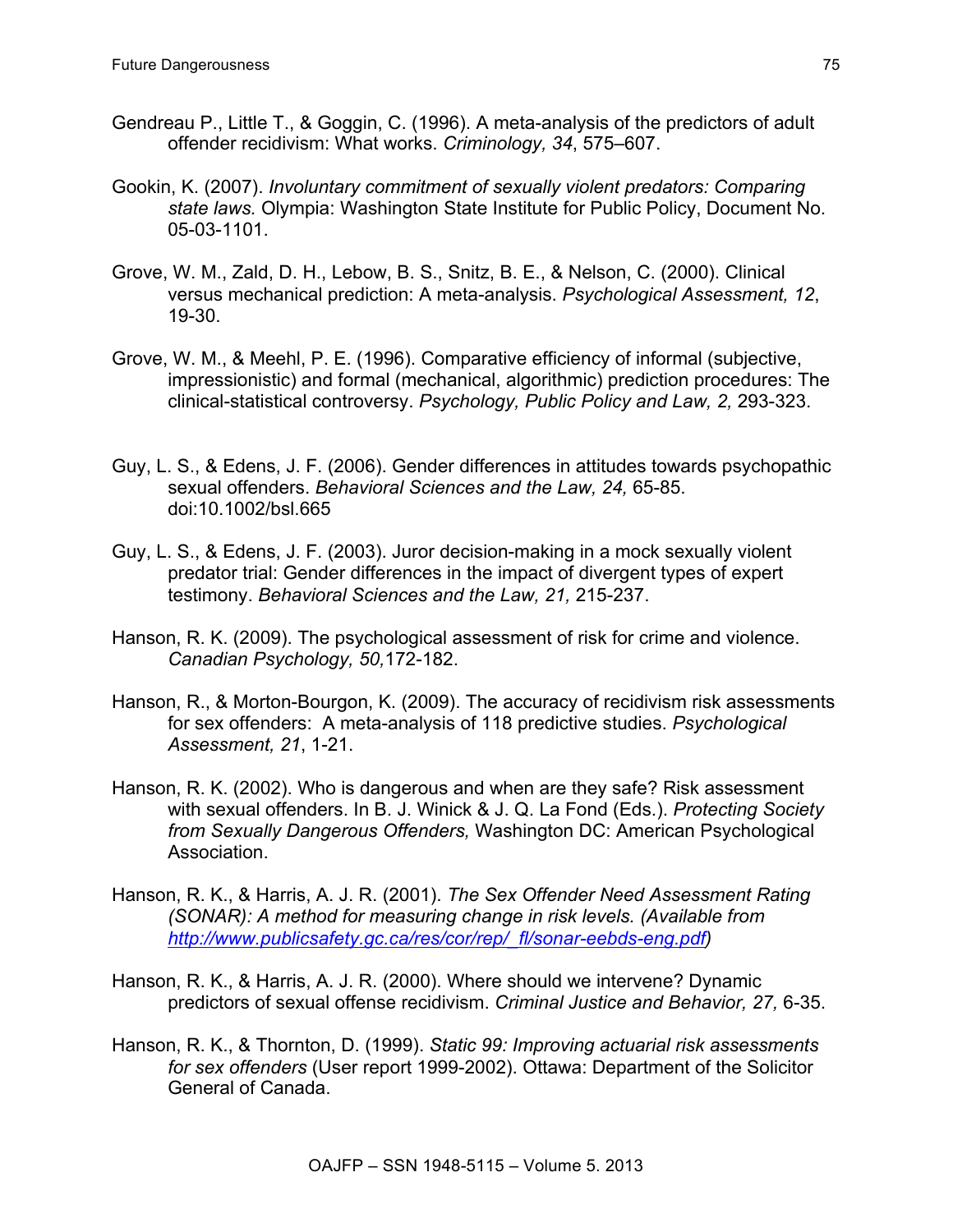- Hanson, R. K., & Thornton, D. (2003). Notes on the development of the Statis-2002. *Public Works and Government Services, Canada.* www.sgc.gc.ca.
- Hanson, R. K. (1998). What do we know about sex offender risk assessment? *Psychology, Public Policy and Law, 4,* 50-72.
- Hanson, R. K., & Bussiere, M. T. (1998). Predicting relapse: A meta-analysis of sexual offender recidivism studies. *Journal of Consulting and Clinical Psychology, 66,* 348-362.
- Hanson R. K., Scott H., & Steffy R. A. (1995). A comparison of child molesters and nonsexual criminals: risk predictors and long-term recidivism. *Journal of Research in Crime and Delinquency, 32*, 325–337.
- Harris, A., & Lurigio, A. J. (2007). Mental illness and violence: A brief review of the research and assessment strategies. *Aggression and Violent Behavior, 12,* 542- 551.
- Heider, F. (1958). *The Psychology of Interpersonal Relations.* New York: Wiley.

*In re* Young, 857 P.2d 989 (Wash. 1993).

Joireman, J. (2004). Relationships between attributional complexity and empathy. *Individual Differences Research, 2,* 197-203*.*

Kansas v. Crane. (00-957) 534 U.S. 407 (2002.

Kansas v. Hendricks. 521 U.S. 346. (1997).

- Krauss, D. A, & Sales, B. (2001). The effects of clinical and scientific expert testimony on juror decision making in capital sentencing. *Psychology, Public Policy and Law, 7,* 267-310.
- Krauss, D. A., Lieberman, J. D., & Olson, J. (2004). The effects of rational and experimental information processing of expert testimony in death penalty cases. *Behavioral Sciences and the Law, 22,* 801-822.
- Krauss, D. A, McCabe, J., & Lieberman, J. D. (2011). Dangerously misunderstood: Representative jurors' reactions to expert testimony on future dangerousness in a sexually violent predator trial. *Psychology, Public Policy, and Law,* online first publication, July 25, 2011. Doi: 10.1037/a0024550.
- Langton, C.M., Barbaree, H. E., Hansen, K.T, Harkins, L., & Peacock, E. J. (2007). Reliability and validity of the Static-2002 among adult sexual offenders with reference to treatment status. *Criminal Justice and Behavior, 34(*5), 616-640.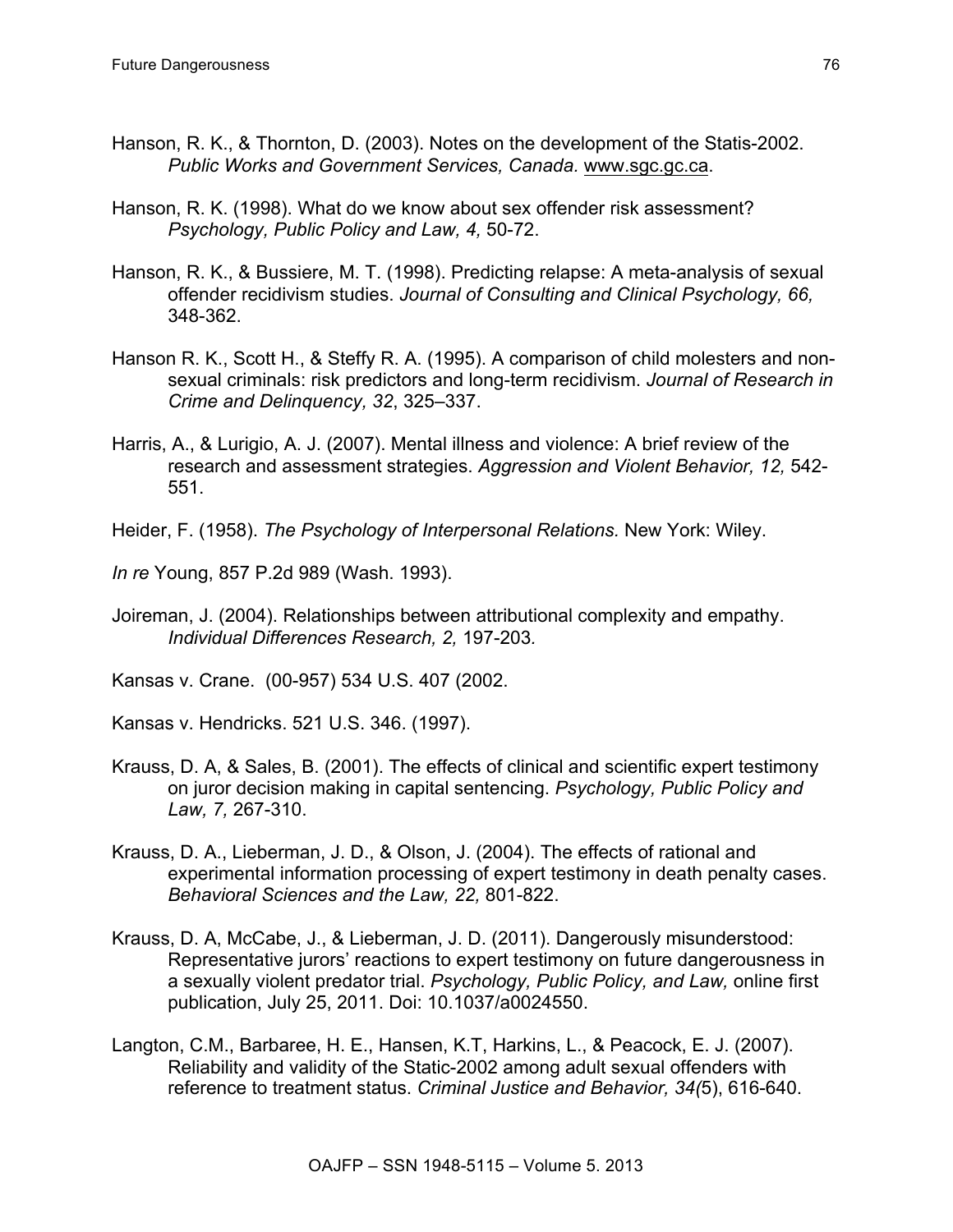- Lassiter, G. D., Munhall, P. J., Berger, I. P., Weiland, P. E., Handley, I. M., & Geers, A. L. (2005). Attributional complexity and the camera perspective bias in videotaped confessions. *Basic and Applied Social Psychology, 27,* 27-35.
- Lieberman, J. D., Krauss, D. A., Kyger, M., & Lehoux, M. (2007). Determining dangerousness in sexually violent predator evaluations: Cognitive-experimental self-theory and juror judgments of expert testimony. *Behavioral Sciences and the Law, 25,* 507-526.
- Lindsey, W. R, Elliot, F. S., & Astell, A. (2004). Predictors of Sexual Offence Recidivism in Offenders with Intellectual Disabilities. *Journal of Applied Research in Intellectual Disabilities*, *17*, 299–305.
- Lupfer, M., Cohen, R., Bernard, J. L., Smalley, D., & Schipperman, J. (1985). An attributional analysis of jurors' judgments in civil cases. *The Journal of Social Psychology, 125,* 743-751.
- Maden, A. (2005). Violence risk assessment: The question is not whether but how. *Psychiatric Bulletin, 29*(4), 121-122.
- Mass. General Laws. Title 17. Chapter 123. Section 1-8.
- McCabe, J., Krauss, D. A., & Lieberman, J. D. (2010). Reality check: A comparison of college students and a community sample of mock jurors in a simulated sexual violent predator civil commitment. *Behavioral Sciences and the Law, 28*, 730- 750.
- Melton, G. B., Petrila, J., Poythress, N. G. & Slobogin, C. with Lyons, P. M. & Otto, R. K. (2007). *Psychological evaluations for the courts: a handbook for mental health professionals and lawyers.* (3rd ed). New York, New York: Guilford Press.
- Menzies, R. J., & Webster, C. D. (1995). Construction and validation of risk assessments in a six-year follow-up of forensic patients: A tridimensional analysis. *Journal of Counseling and Clinical Psychology, 63*, 766-778.
- Monahan, J. (2003). Violence risk assessment. In I. B. Weiner (Series Ed.) & A. Goldstein (Vol. Ed.), *The handbook of psychology: Forensic psychology* (Vol. 11, pp 527-542). Hoboken, NJ: Wiley.
- Murphy, R. (1994). Attributional complexity: Information search and integration during causal reasoning. *Journal of Research in Personality, 28,*382–394.
- Murray, J., & Thomson, M. E. (2010). Clinical judgment in violence risk assessment. *Europe's Journal of Psychology, 1,* 128-149.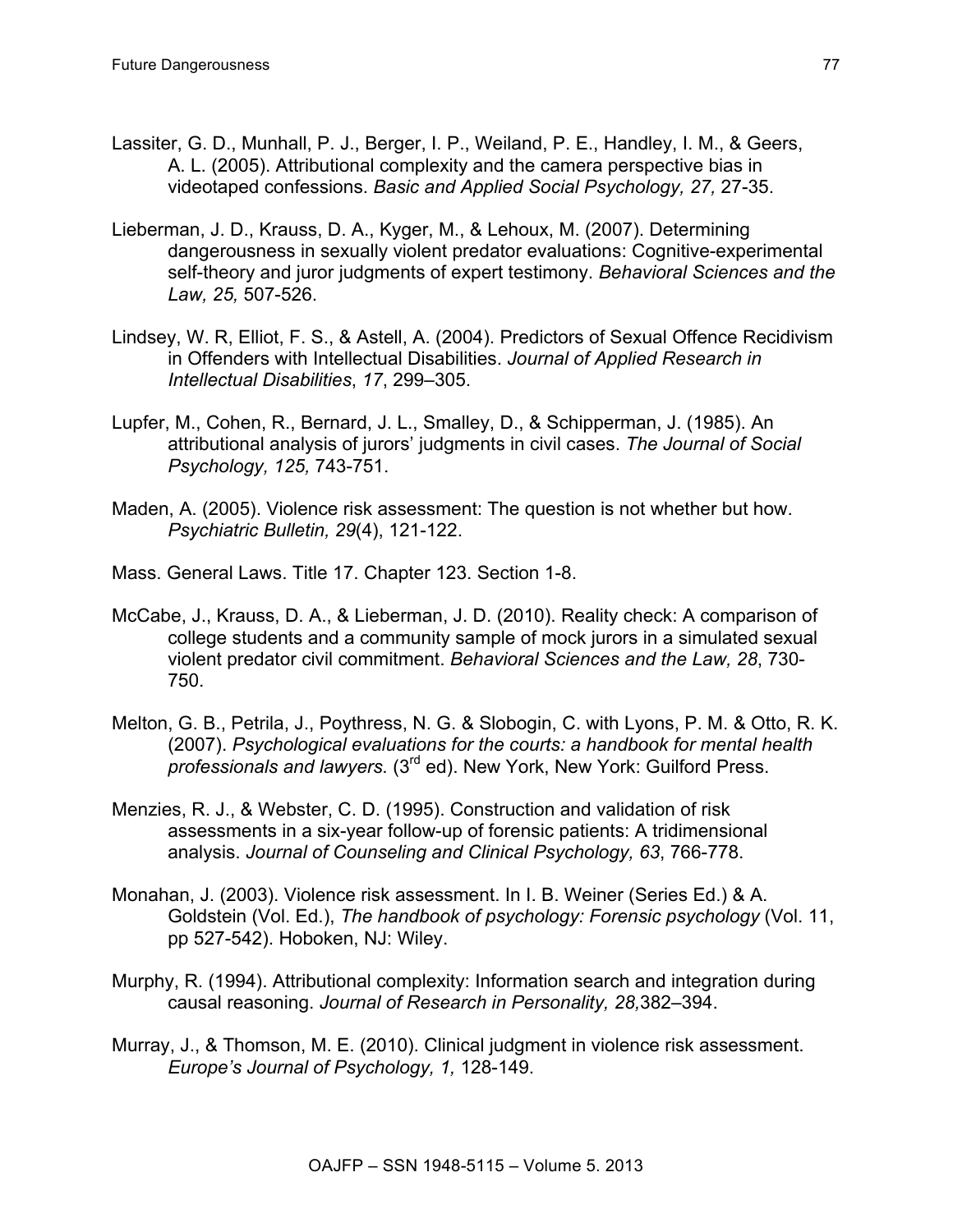- Pedersen, J., Rasmussen, K., & Elsass, P. (2010). Risk assessment: The value of structured professional judgment. *The International Journal of Forensic Mental Health, 9(2),* 74-81.
- Pope, J., & Meyer, R. (1999). An attributional analysis of jurors' judgments in a criminal case: A preliminary investigation. *Social Behavior and Personality, 27,* 563-574.
- Quinsey, V. L. (1995). The prediction and explanation of criminal violence. *International Journal of Law and Psychiatry, 18,* 117-127.
- Quinsey, V. L., & Ambtman, R. (1979). Variables affecting psychiatrists' and teachers' assessments of the dangerousness of mentally ill offenders. *Journal of Consulting and Clinical Psychology, 47,* 353-362.
- Quinsey, V. L., Harris, G. T., Rice, M. E., & Cormier, C. A. (1998).*Violent offenders: Appraising and managing risk.* Washington, DC: American Psychological Association.
- Reid, L. D., & Foels, R. (2010). Cognitive complexity and the perception of subtle racism. *Basic and Applied Psychology, 32,* 291-301.
- Rush, R, L, & Gransee, K. W. (2010). *Under lock and key: Commitment of sexually violent.* Retrieved from http://knowledgebase.findlaw.com/kb/2010/Feb/98906.html. May 7, 2010.
- Sbraga, T. P. (2004) Sexual deviance and forensic psychology: A primer. In W. T. O'Donohue & E. R. Levensky (Eds.). *Handbook of Forensic Psychology: Resource for Mental Health and Legal Professionals.* San Diego, CA: Elsevier Academic Press.
- Schwartz, B. K. (1999). The case against involuntary commitment. In A. Schlank, & F. Cohen (Eds.), *The sexual predator: Law, policy evaluation and treatment* (pp. 4:1-4:22). Kingston, NJ: Civic Research Institute.
- Singh, A. N. (2008). Assessment and prediction of violence in psychiatric patients. *International Medical Journal, 15*(1), 3-6.
- Sommer, K. L., Horowitz, I. A., & Bourgeois, M. J. (2001). When juries fail to comply with the law: Biased evidence processing in individual and group decisionmaking. *Personality and Social Psychology Bulletin, 27*, 309-320.
- Stevenson, M. C., Bottoms, B. L., & Diamond, S. S. (2010). Jurors' discussions of a defendant's history of child abuse and alcohol abuse in capital sentencing deliberations. *Psychology, Public Policy, and Law, 16,* 1-38.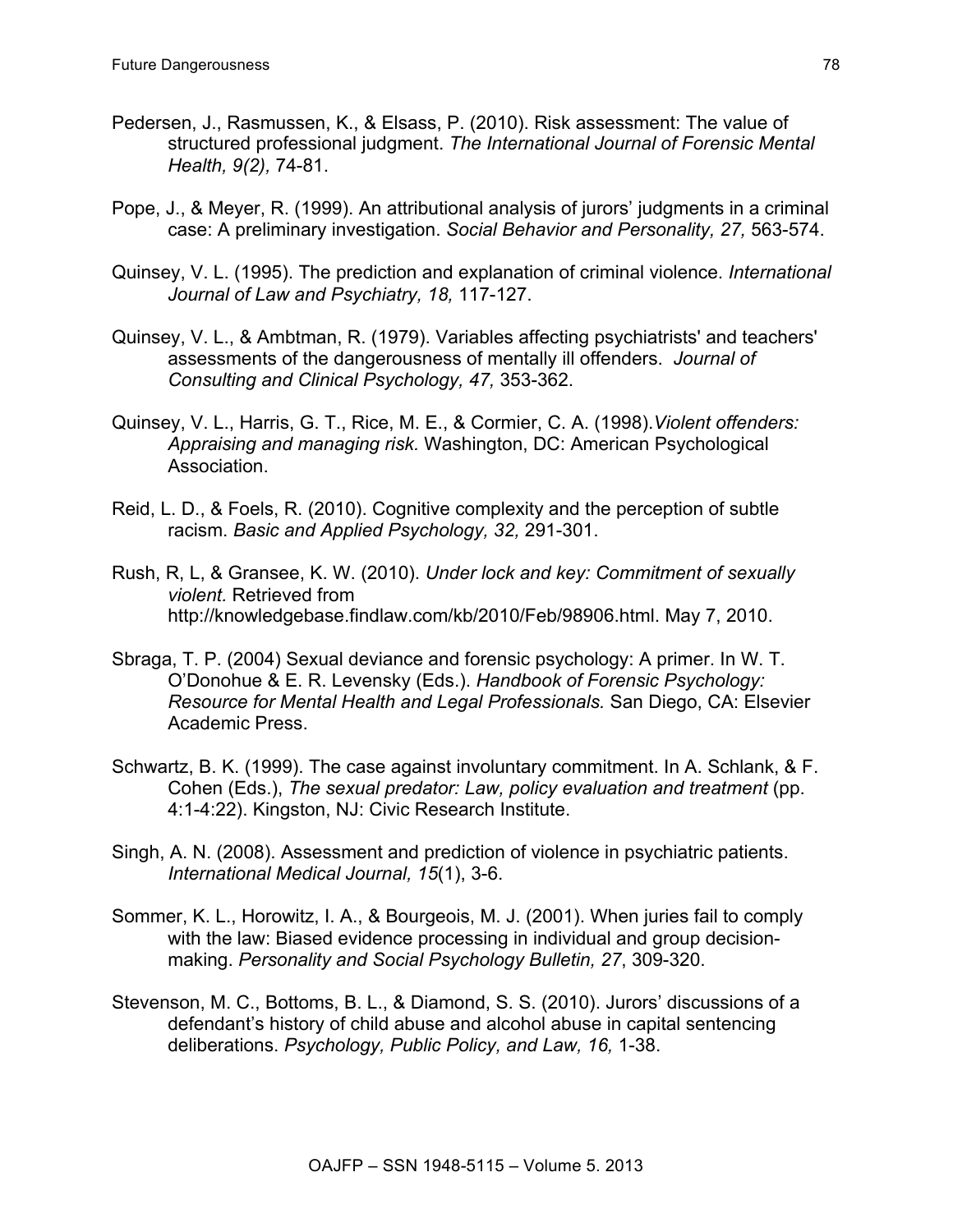- Tam, K-P., Au, A., & Leuang, A. (2008). Attributionally complex people show less punitiveness and racism. *Journal of Research in Personality, 42*, 1074-1081.
- Webster, C. D., Müller-Isberner, R., & Fransson, G. (2002). Violence risk assessment: Using structured clinical guides professionally. *International Journal of Forensic Mental Health Services, 1*(2), 43-51.
- Yang, M., Wong, S. T., & Coid, J. (2010). The efficacy of violence predication: A metaanalytic comparison of nine risk assessment tools. *Psychology Bulletin, 136,* 740- 767.